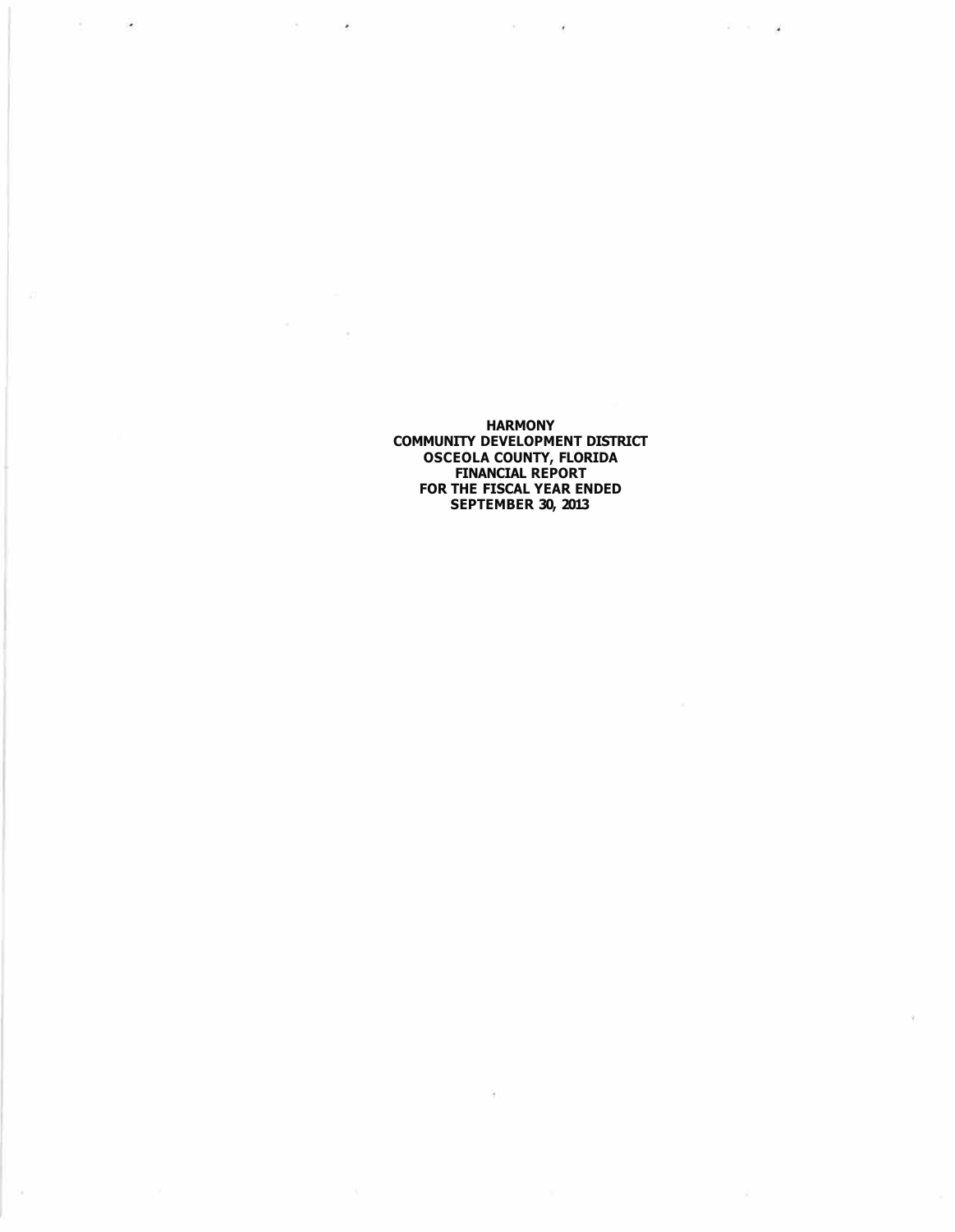# **HARMONY COMMUNITY DEVELOPMENT DISTRICT OSCEOLA COUNTY, FLORIDA**

 $\mathbb{R}^n$  ,  $\mathbb{R}^n$  ,  $\mathbb{R}^n$  , and

 $\overline{c}$  ,  $\overline{a}$ 

 $\omega = 1$  .  $\omega$ 

 $\mathcal{L} = \{ \mathcal{L} \}$  .

# **TABLE OF CONTENTS**

|                                                                                                             | Page      |
|-------------------------------------------------------------------------------------------------------------|-----------|
| <b>INDEPENDENT AUDITOR'S REPORT</b>                                                                         | $1-2$     |
| <b>MANAGEMENT'S DISCUSSION AND ANALYSIS</b>                                                                 | $3-6$     |
| <b>BASIC FINANCIAL STATEMENTS</b>                                                                           |           |
| <b>Government-Wide Financial Statements:</b><br>Statement of Net Position                                   | 7         |
| <b>Statement of Activities</b>                                                                              | 8         |
| Fund Financial Statements:                                                                                  |           |
| Balance Sheet - Governmental Funds                                                                          | 9         |
| Reconciliation of the Balance Sheet - Governmental Funds                                                    |           |
| to the Statement of Net Position                                                                            | $10^{-}$  |
| Statement of Revenues, Expenditures and Changes in Fund Balances -<br>Governmental Funds                    | 11        |
| Reconciliation of the Statement of Revenues, Expenditures and Changes in                                    |           |
| Fund Balances of Governmental Funds to the Statement of Activities                                          | 12        |
| Notes to the Financial Statements                                                                           | $13 - 22$ |
|                                                                                                             |           |
| <b>REQUIRED SUPPLEMENTARY INFORMATION</b>                                                                   |           |
| Schedule of Revenues, Expenditures and Changes in Fund Balance -<br>Budget and Actual - General Fund        | 23        |
| Notes to Required Supplementary Information                                                                 | 24        |
|                                                                                                             |           |
| INDEPENDENT AUDITOR'S REPORT ON INTERNAL CONTROL OVER FINANCIAL                                             |           |
| REPORTING AND COMPLIANCE AND OTHER MATTERS BASED ON AN AUDIT                                                |           |
| OF FINANCIAL STATEMENTS PERFORMED N ACCORDANCE WITH                                                         |           |
| GOVERNMENT AUDITING STANDARDS                                                                               | $25 - 26$ |
|                                                                                                             |           |
| MANAGEMENT LETTER REQUIRED BY CHAPTER 10.550 OF THE RULES<br>OF THE AUDITOR GENERAL OF THE STATE OF FLORIDA |           |
|                                                                                                             | $27 - 28$ |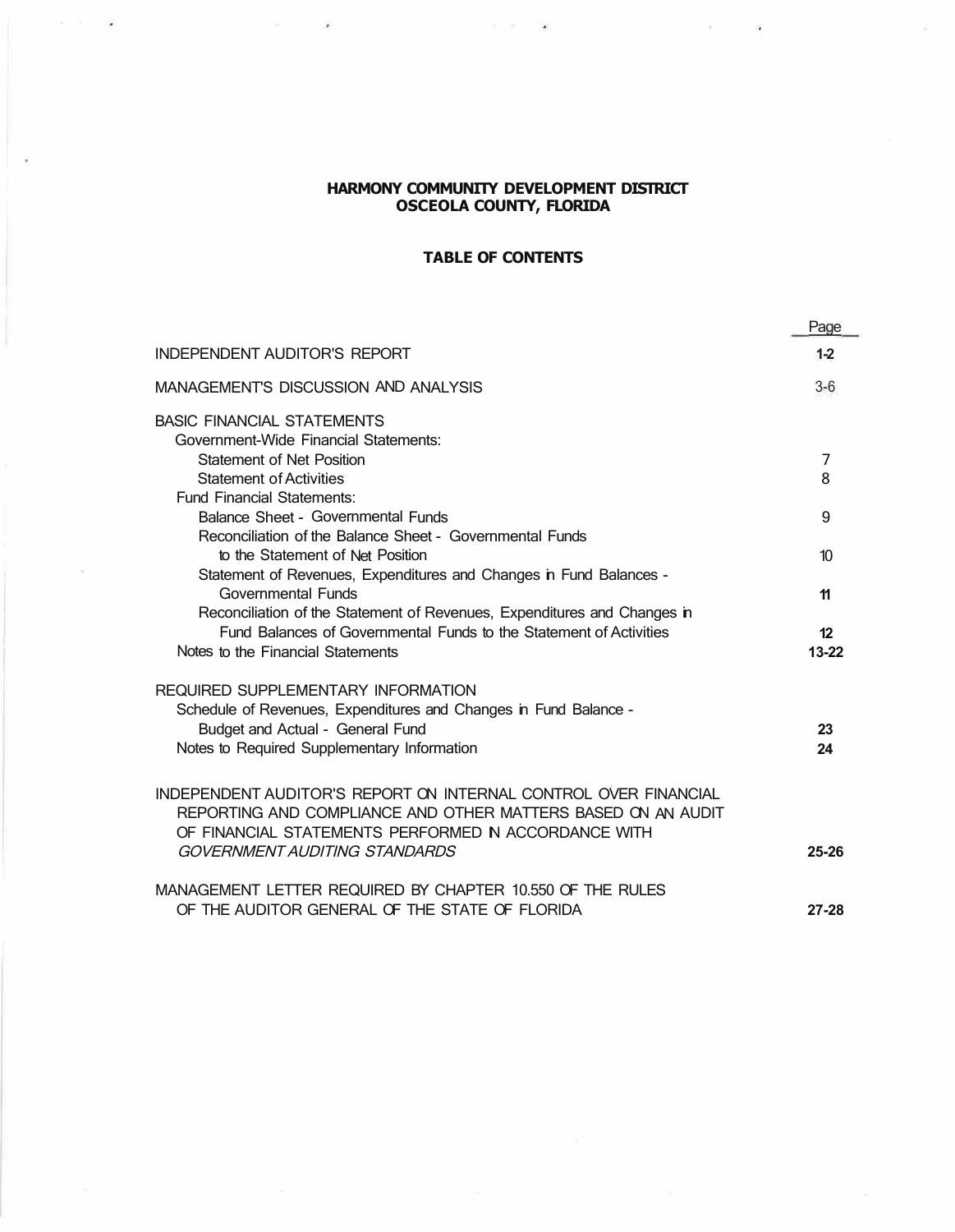

2700 North Military Trail • Suite 350 Boca Raton, Florida 33431 (561) 994-9299 • (800) 299-4728 Fax (561) 994-5823 www.graucpa.com

## **INDEPENDENT AUDITOR'S REPORT**

To the Board of Supervisors Harmony Community Development District Osceola County, Florida

### **Report on the Financial Statements**

We have audited the accompanying financial statements of the governmental activities and each major fund of Harmony Community Development District, Osceola County, Florida ("District") as of and for the fiscal year ended September 30, 2013, and the related notes to the financial statements, which collectively comprise the District's basic financial statements as listed in the table of contents.

#### **Management's Responsibility for the Financial Statements**

Management is responsible for the preparation and fair presentation of these financial statements in accordance with accounting principles generally accepted in the United States of America; this includes the design, implementation, and maintenance of internal control relevant to the preparation and fair presentation of financial statements that are free from material misstatement, whether due to fraud or error.

# **Auditor's Responsibility**

Our responsibility is to express opinions on these financial statements based on our audit. We conducted our audit in accordance with auditing standards generally accepted in the United States of America and the standards applicable to financial audits contained in Government Auditing Standards, issued by the Comptroller General of the United States. Those standards require that we plan and perform the audit to obtain reasonable assurance about whether the financial statements are free from material misstatement.

An audit involves performing procedures to obtain audit evidence about the amounts and disclosures in the financial statements. The procedures selected depend on the auditor's judgment, including the assessment of the risks of material misstatement of the financial statements, whether due to fraud or error. In making those risk assessments, the auditor considers internal control relevant to the entity's preparation and fair presentation of the financial statements in order to design audit procedures that are appropriate in the circumstances, but not for the purpose of expressing an opinion on the effectiveness of the entity's internal control. Accordingly, we express no such opinion. An audit also includes evaluating the appropriateness of accounting policies used and the reasonableness of significant accounting estimates made by management, as well as evaluating the overall presentation of the financial statements.

We believe that the audit evidence we have obtained is sufficient and appropriate to provide a basis for our audit opinions.

### **Opinions**

In our opinion, the financial statements referred to above present fairly, in all material respects, the respective financial position of the governmental activities and each major fund of the District as of September 30, 2013, and the respective changes in financial position, thereof for the fiscal year then ended in accordance with accounting principles generally accepted in the United States of America.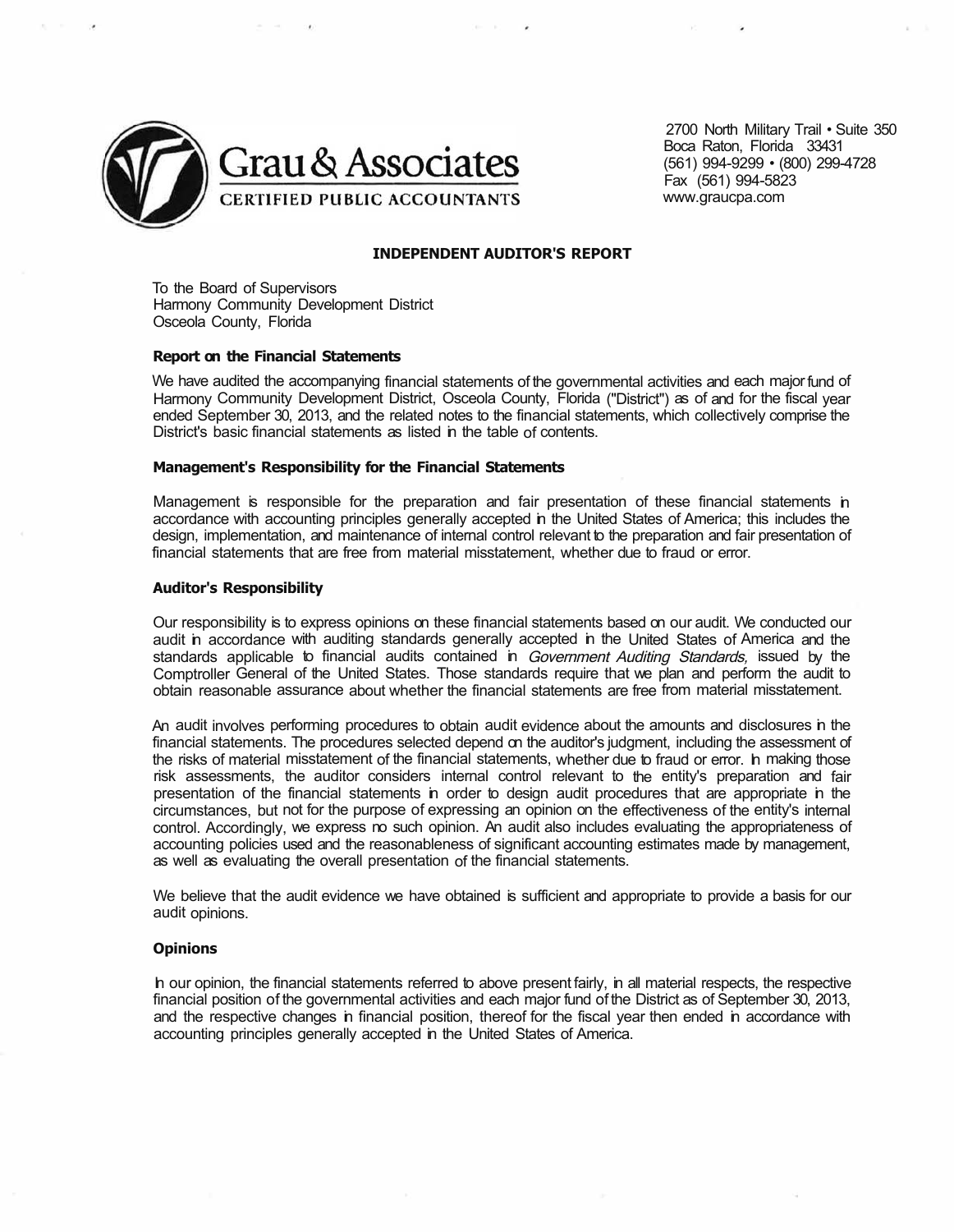### **Emphasis of a Matter**

As described in Note 2 to the financial statements, in fiscal year 2013, the District adopted new accounting guidance, Governmental Accounting Standards Board ("GASB") Statements No. 63, *Financial Reporting of Deferred Outflows of Resources, Deferred Inflows of Resources, and Net Position* and No. 65, *Items Previously Reported as Assets and Liabilities.* 

### **Other Matters**

### *Required Supplementary Information*

Accounting principles generally accepted in the United States of America require that the management's discussion and analysis and budgetary comparison information be presented to supplement the basic financial statements. Such information, although not a part of the basic financial statements, is required by the Governmental Accounting Standards Board, who considers it to be an essential part offinancial reporting for placing the basic financial statements in an appropriate operational, economic, or historical context. We have applied certain limited procedures to the required supplementary information in accordance with auditing standards generally accepted in the United States of America, which consisted of inquiries of management about the methods of preparing the information and comparing the information for consistency with management's responses to our inquiries, the basic financial statements, and other knowledge we obtained during our audit of the basic financial statements. We do not express an opinion or provide any assurance on the information because the limited procedures do not provide us with sufficient evidence to express an opinion or provide any assurance.

### **Other Reporting Required by** *Government Auditing Standards*

In accordance with *Government Auditing Standards,* we have also issued our report dated March 27, 2014, on our consideration of the District's internal control over financial reporting and on our tests of its compliance with certain provisions of laws, regulations, contracts, grant agreements and other matters. The purpose of that report is to describe the scope of our testing of internal control over financial reporting and compliance and the results of that testing, and not to provide an opinion on internal control over financial reporting or on compliance. That report is an integral part of an audit performed in accordance with *Government Auditing Standards* in considering the District's internal control over financial reporting and compliance.

and Associates

March 27, 2014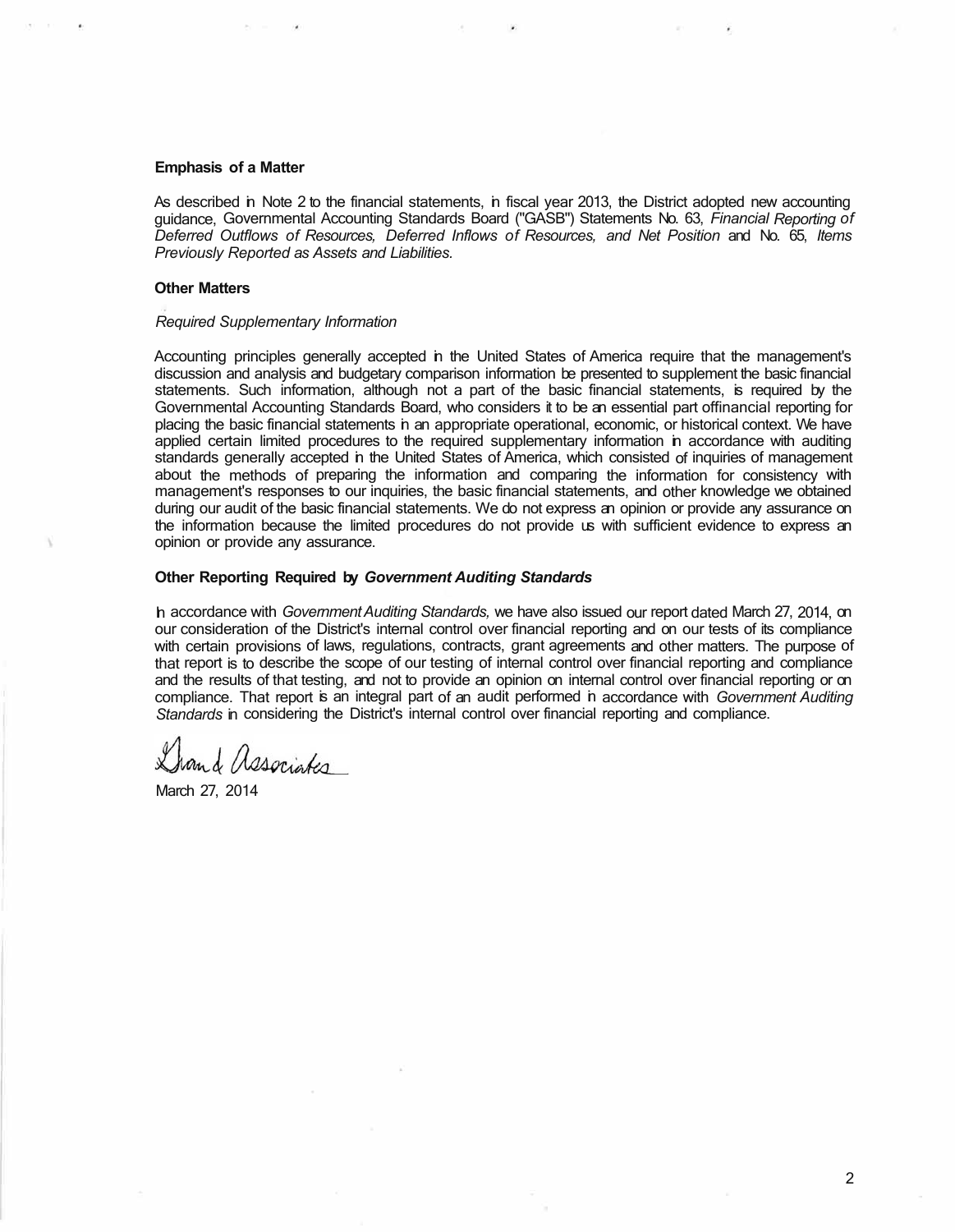# MANAGEMENT'S DISCUSSION AND ANALYSIS

Our discussion and analysis of Harmony Community Development District, Osceola County, Florida's ("District") financial performance provides a narrative overview of the District's financial activities for the fiscal year ended September 30, 2013. Please read it in conjunction with the District's Independent Auditor's Report, basic financial statements, accompanying notes and supplementary information to the basic financial statements.

### FINANCIAL HIGHLIGHTS

- The liabilities of the District exceeded its assets at the close of the most recent fiscal year resulting in a net position deficit balance of (\$10,566,191).
- The change in the District's total net position in comparison with the prior fiscal year was \$418,749, an increase. The key components of the District's net position and change in net position are reflected in the table in the government-wide financial analysis section.
- At September 30, 2013, the District's governmental funds reported combined ending fund balances of \$4,035,713, an increase of\$127,210 in comparison with the prior year. Of the total fund balance, the majority is restricted for debt service and capital projects, assigned for operating reserves, renewal and replacement and insurance, and the remainder is unassigned fund balance which is available for spending at the District's discretion.
- During fiscal year 2013, the District implemented Governmental Accounting Standards Board ("GASB") Statement No. 62, Codification of Accounting and Financial Reporting Guidance Contained in Pre-November 30, 1989 Financial Accounting Standards Board ("FASB'J and American Institute of Certified Public· Accountants (''AICPA'J Pronouncements, GASB Statement No. 63, Financial Reporting of Deferred Outflows of Resources, Deferred Inflows of Resources, and Net Position, and GASB Statement No. 65, Items Previously Reported as Assets and Liabilities. Please see New Accounting Standards Adopted in Note 2 of the financial statements for additional information.

## OVERVIEW OF FINANCIAL STATEMENTS

This discussion and analysis are intended to serve as the introduction to the District's basic financial statements. The District's basic financial statements are comprised of three components: 1) government-wide financial statements, 2) fund financial statements, and 3) notes to the financial statements. This report also contains other supplementary information in addition to the basic financial statements themselves.

#### 1) Government-Wide Financial Statements

The government-wide financial statements are designed to provide readers with a broad overview of the District's finances, in a manner similar to a private-sector business.

The statement of net position presents information on all the District's assets and liabilities with the residual amount being reported as net position. Over time, increases or decreases in net position may serve as a useful indicator of whether the financial position of the District is improving or deteriorating.

The statement of activities presents information showing how the government's net position changed during the most recent fiscal year. All changes in net position are reported as soon as the underlying event giving rise to the change occurs, regardless of the timing of related cash flows. Thus, revenues and expenses are reported in this statement for some items that will only result in cash flows in future fiscal periods.

The government-wide financial statements include all governmental activities that are principally supported by special assessment revenues. The District does not have any business-type activities. The governmental activities of the District include the general government (management), physical environment (maintenance) and parks and recreation functions.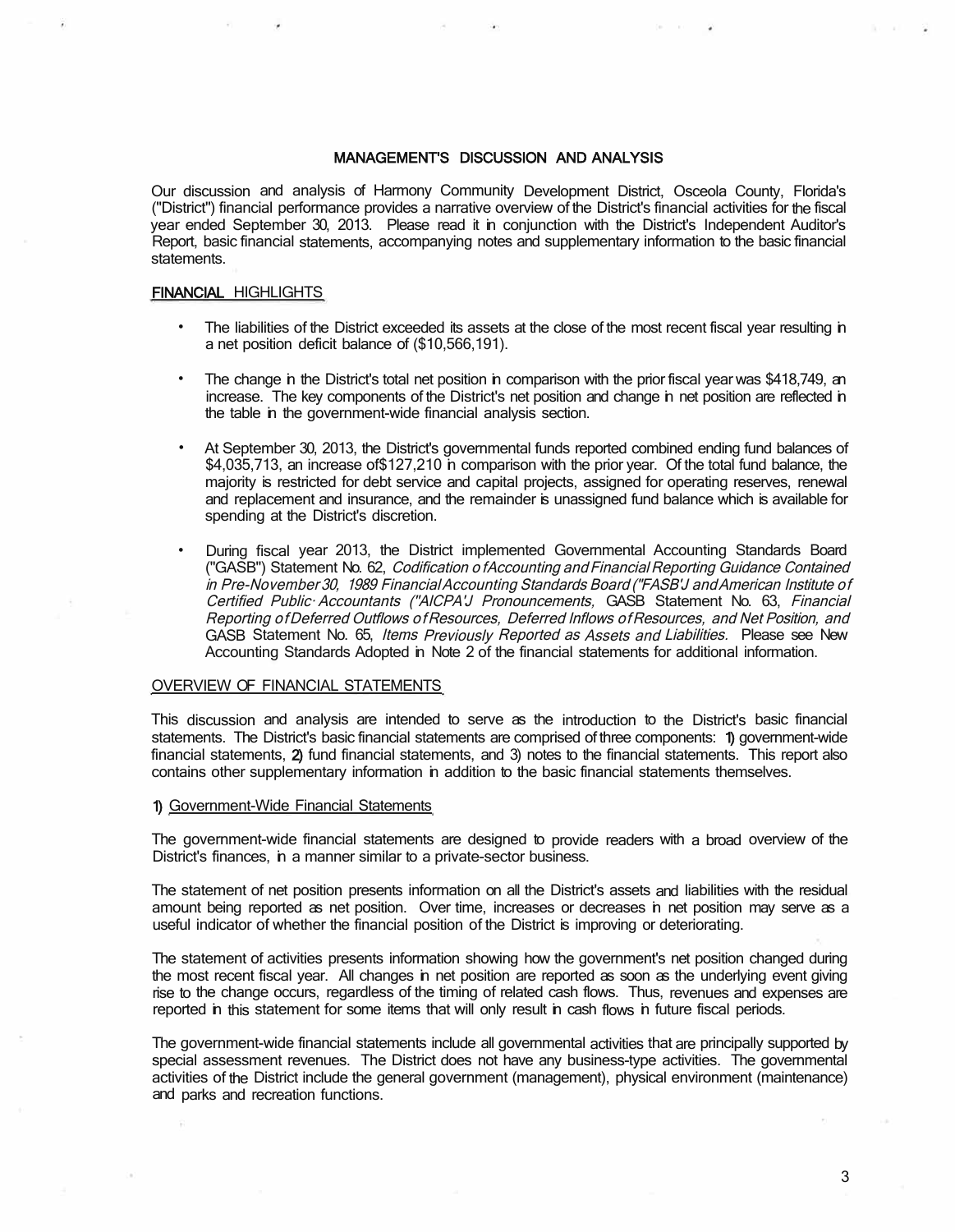### 2) Fund Financial Statements

A fund is a grouping of related accounts that is used to maintain control over resources that have been segregated for specific activities or objectives. The District, like other state and local governments, uses fund accounting to ensure and demonstrate compliance with finance-related legal requirements. The District has one fund category: governmental funds.

### Governmental Funds

Governmental funds are used to account for essentially the same functions reported as governmental activities in the government-wide financial statements. However, unlike the government-wide financial statements, governmental fund financial statements focus on near-term inflows and outflows of spendable resources, as well as on balances of spendable resources available at the end of the fiscal year. Such information may be useful in evaluating a District's near-term financing requirements.

Because the focus of governmental funds is narrower than that of the government-wide financial statements, it is useful to compare the information presented for governmental funds with similar information presented for governmental activities in the government-wide financial statements. By doing so, readers may better understand the long-term impact of the District's near-term financing decisions. Both the governmental fund balance sheet and the governmental fund statement of revenues, expenditures, and changes in fund balance provide a reconciliation to facilitate this comparison between governmental funds and governmental activities.

The District currently maintains four individual governmental funds for external reporting. Information is presented separately in the governmental fund balance sheet and the governmental fund statement of revenues, expenditures, and changes in fund balances for the general, debt service 2001, debt service 2004, and capital projects 2004 funds. All of the funds are considered to be major funds.

The District adopts an annual appropriated budget for its general fund. A budgetary comparison schedule has been provided for the general fund to demonstrate compliance with the budget.

#### 3) Notes to the Financial Statements

The notes provide additional information that is essential to a full understanding of the data included in the government-wide and fund financial statements.

### GOVERNMENT-WIDE FINANCIAL ANALYSIS

As noted earlier, net position may serve over time as a useful indicator of an entity's financial position. In the case of the District, liabilities exceeded assets at the close of the most recent fiscal year.

A portion of the District's net position reflects its investment in capital assets (e.g. land, land improvements and infrastructure); less any related debt used to acquire those assets that is still outstanding. These assets are used to provide services to residents; consequently, these assets are not available for future spending. Although the District's investment in capital assets is reported net of related debt, it should be noted that the resources needed to repay this debt must be provided from other sources, since the capital assets themselves cannot be used to liquidate these liabilities.

The restricted portion of the District's net position represents resources that are subject to external restrictions on how they may be used. The remaining balance of unrestricted net position may be used to meet the District's other obligations.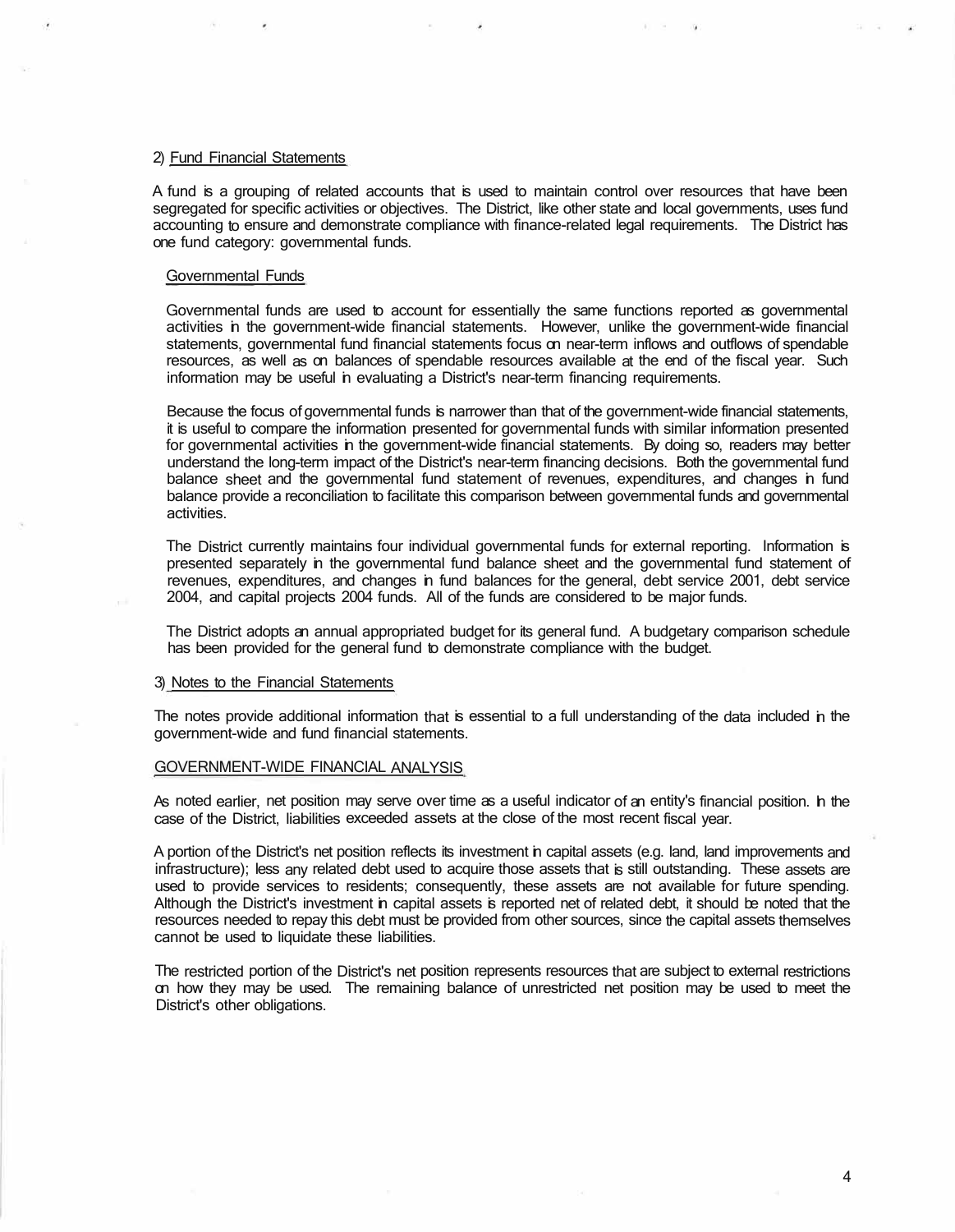# GOVERNMENT-WIDE FINANCIAL ANALYSIS (Continued)

Key components of the District's net position are reflected in the following table:

| 2013            | 2012            |
|-----------------|-----------------|
| \$<br>4,368,453 | \$<br>4,812,084 |
| 14,753,441      | 15,091,289      |
| 19.121.894      | 19,903,373      |
| 1,163,085       | 1,273,506       |
| 28,525,000      | 29,150,000      |
| 29,688,085      | 30,423,506      |
|                 |                 |
| (13,771,559)    | (13,531,067)    |
| 2,405,798       | 2,283,829       |
| 799,570         | 727,105         |
| (10,566,191)    | (10,520,133)    |
| SEPTEMBER 30    |                 |

NET POSITION

The District net position increased during the most recent fiscal year. The majority of the increase is the result of an increase in prepaid revenues and of the conveyance of completed infrastructure from the Developer.

Key elements of the change in net position are reflected in the following table:

### CHANGES IN NET POSITION FOR THE FISCAL YEAR ENDED SEPTEMBER 30,

|                                                      | 2013            | 2012 |              |  |
|------------------------------------------------------|-----------------|------|--------------|--|
| Revenues:                                            |                 |      |              |  |
| Program revenues                                     | \$<br>4,299,801 | \$   | 4,211,491    |  |
| General revenues                                     | 11,884          |      | 12,866       |  |
| <b>Total revenues</b>                                | 4,311,685       |      | 4,224,357    |  |
| <b>Expenses:</b>                                     |                 |      |              |  |
| General government                                   | 180,292         |      | 201,603      |  |
| Maintenance and operations                           | 1,493,287       |      | 1,538,236    |  |
| Parks and recreation                                 | 196.830         |      | 158.168      |  |
| <b>Interest</b>                                      | 2,022,527       |      | 2,086,300    |  |
| <b>Total expenses</b>                                | 3,892,936       |      | 3,984,307    |  |
| Change in net position                               | 418,749         |      | 240,050      |  |
| Net position (deficit)- beginning, previously stated | (10,520,133)    |      | (10,760,183) |  |
| Effect of adoption of GASB No. 65 (Note 2)           | (464,8071       |      |              |  |
| Net position (deficit) - beginning, as restated      | (10,984,940)    |      | (10,760,183) |  |
| Net position (deficit) - ending                      | (10,566,191)    |      | (10,520,133) |  |
|                                                      |                 |      |              |  |

As noted above and in the statement of activities, the cost of all governmental activities during the fiscal year ended September 30, 2013 was \$3,892,936. The costs of the District's activities were primarily funded by program revenues. Program revenues, comprised primarily of non-ad valorem special assessments, increased during the fiscal year as a result of an increase in prepayment revenue and developer contribution. The majority of the change in expenses results from the decrease in interest. Based on the amortization schedule of the Bonds, as the balance outstanding of the Bonds decreases over time, the portion of each debt service payment allocated to principal increases accordingly thereby decreasing the amount allocated to interest.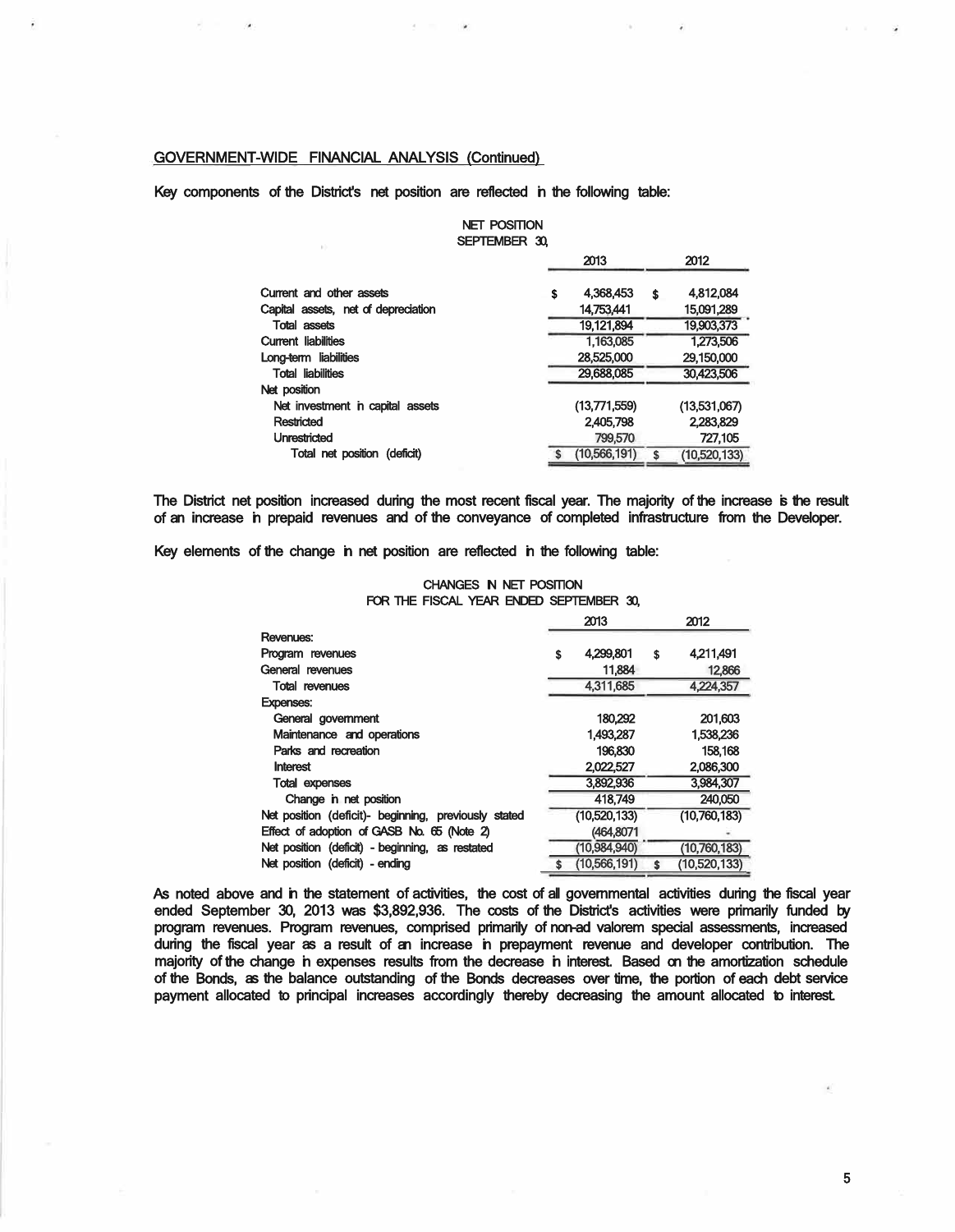#### GENERAL BUDGETING HIGHLIGHTS

An operating budget was adopted and maintained by the governing board for the District pursuant to the requirements of Florida Statutes. The budget is adopted using the same basis of accounting that is used in preparation of the fund financial statements. The legal level of budgetary control, the level at which expenditures may not exceed budget, is in the aggregate. Any budget amendments that increase the aggregate budgeted appropriations must be approved by the Board of Supervisors. Actual general fund expenditures did not exceed appropriations for the fiscal year ended September 30, 2013.

The variance between budgeted and actual general fund revenues for the 2013 fiscal year is as a result of property owners not taking advantage of the discounts, resulting in higher than anticipated revenues. Also, miscellaneous revenues were higher than anticipated. The actual general fund expenditures for the current year were lower than budgeted amounts due primarily to anticipated costs which were not incurred in the current fiscal year.

### CAPITAL ASSETS AND DEBT ADMINISTRATION

#### Capital Assets

At September 30, 2013, the District had \$17,530,666 invested in land, land improvements, infrastructure, recreation areas and facilities, and equipment for its governmental activities. In the government-wide financial statements depreciation of \$2,777,225 has been taken, which resulted in a net book value of \$14,753,441. More detailed information about the District's capital assets is presented in the notes of the financial statements.

### Capital Debt

At September 30, 2013, the District had \$28,525,000 in Bonds outstanding for its governmental activities. More detailed information about the District's capital debt is presented in the notes of the financial statements.

### ECONOMIC FACTORS AND NEXT YEAR'S BUDGET

The District does not anticipate any major projects or significant changes to its infrastructure maintenance program for the subsequent fiscal year. In addition, it is anticipated that the general operations of the District will remain fairly constant.

#### CONTACTING THE DISTRICT'S FINANCIAL MANAGEMENT

This financial report is designed to provide our citizens, land owners, investors and creditors with a general overview of the District's finances and to demonstrate the District's accountability for the financial resources it manages and the stewardship of the facilities it maintains. If you have questions about this report or need additional financial information, contact the Harmony Community Development District's Finance Department at 210 N. University Drive, Suite 702, Coral Springs, Florida, 33071.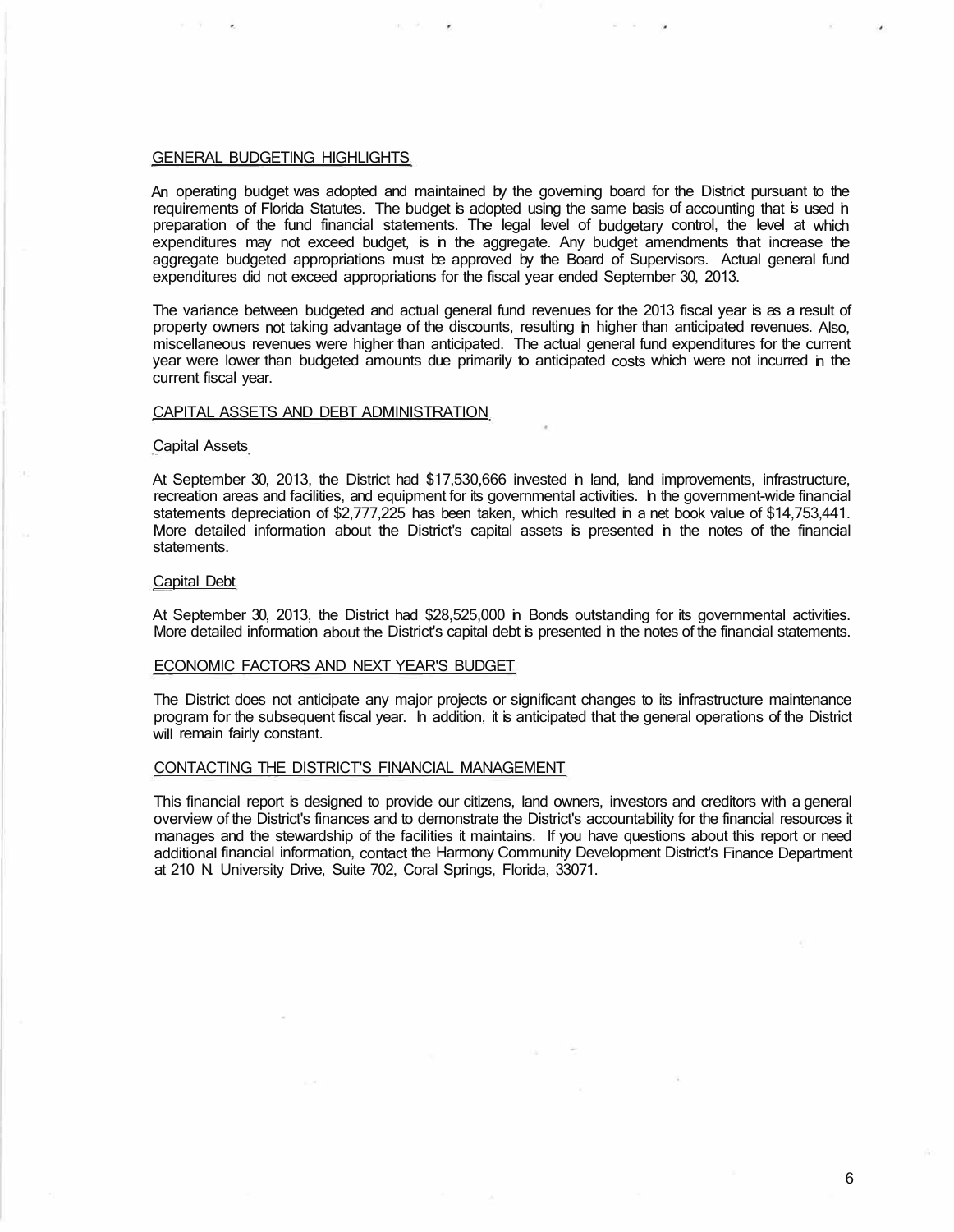# **HARMONY COMMUNITY DEVELOPMENT DISTRICT OSCEOLA COUNTY, FLORIDA STATEMENT OF NET POSITION SEPTEMBER 30, 2013**

 $\ddot{\phantom{0}}$ 

 $\lambda = -1$ 

 $\bullet$ 

 $\mathbb{C}$  ,  $\mathbb{R}$  ,  $\mathbb{C}$ 

 $a = -a$  (8)

|                                  | Governmental<br><b>Activities</b> |
|----------------------------------|-----------------------------------|
| <b>ASSETS</b>                    |                                   |
| Cash and equivalents             | 765,266<br>\$                     |
| Investments                      | 127,778                           |
| Accounts receivable              | 1,973                             |
| Assessments receivable           | 579,345                           |
| Interest receivable              | 3,493                             |
| Due from other governments       | 10,216                            |
| Restricted assets:               |                                   |
| Investments                      | 2,880,382                         |
| Capital assets:                  |                                   |
| Nondepreciable                   | 8,543,600                         |
| Depreciable, net                 | 6,209,841                         |
| <b>Total assets</b>              | 19,121,894                        |
|                                  |                                   |
| <b>LIABILITIES</b>               |                                   |
| Accounts payable                 | 159,994                           |
| Accrued interest payable         | 832,318                           |
| Uneamed revenues                 | 170,773                           |
| Non-current liabilities:         |                                   |
| Due within one year              | 650,000                           |
| Due in more than one year        | 27,875,000                        |
| <b>Total liabilities</b>         | 29,688,085                        |
| <b>NET POSITION</b>              |                                   |
| Net investment in capital assets | (13,771,559)                      |
| Restricted for debt service      | 2,402,403                         |
| Restricted for capital projects  | 3,395                             |
| <b>Unrestricted</b>              | 799,570                           |
| Total net position (deficit)     | (10,566,191)<br>\$                |
|                                  |                                   |

See notes to the financial statements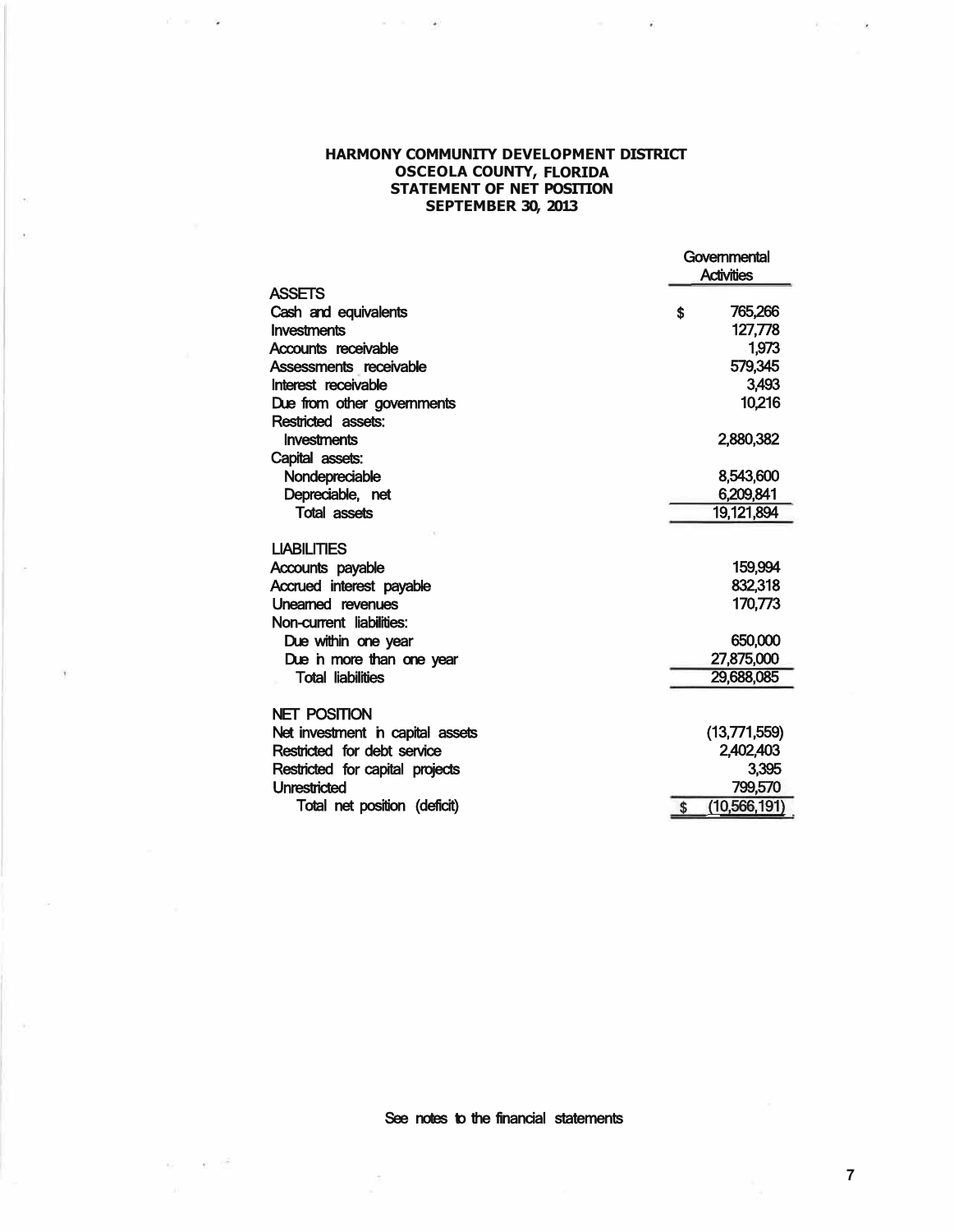STATEMENT OF ACTIVITIES<br>FOR THE FISCAL YEAR ENDED SEPTEMBER 30, 2013 **FOR THE FISCAL YEAR ENDED SEPTEMBER 30, 2013**  HARMONY COMMUNITY DEVELOPMENT DISTRICT<br>OSCEOLA COUNTY, FLORIDA **HARMONY COMMUNITY DEVELOPMENT DISTRICT OSCEOLA COUNTY, FLORIDA STATEMENT OF ACTIVITIES** 

j,

|                                            |                        |                                                       |                    |               | Net (Expense)           |
|--------------------------------------------|------------------------|-------------------------------------------------------|--------------------|---------------|-------------------------|
|                                            |                        |                                                       |                    |               | Revenue and             |
|                                            |                        |                                                       | Pro Itlam Revenues |               | Changes in Net Position |
|                                            |                        | Charges                                               | Operating          | Capital       |                         |
|                                            |                        | đ                                                     | Grants and         | Grants and    | Governmental            |
| ctions/Programs                            | Expenses               | Services                                              | Contributions      | Contributions | Activities              |
| overnmental activities:<br>ary government: |                        |                                                       |                    |               |                         |
| General government                         | 180,292                | 180,292                                               |                    |               |                         |
| Maintenance and operations                 | 1,493,287              | ,279,864                                              |                    | ಣ             | (213, 400)              |
| Parks and recreation                       | 196,830                |                                                       |                    | 59,465        | 137,365)                |
| nterest on long-term debt                  | 2,022,527              | 2.778,885                                             | 1,272              |               | 757,630                 |
| Total governmental activities              | 3,892,936              | 4.239,041                                             | 272                | 59.488        | 406,865                 |
|                                            | General revenues:      |                                                       |                    |               |                         |
|                                            |                        | Jnrestricted investment earnings                      |                    |               | 3,050                   |
|                                            |                        | Loss on disposal of capital assets                    |                    |               | (7,635)                 |
|                                            | Miscellaneous          |                                                       |                    |               | 16,469                  |
|                                            |                        | Total general revenues                                |                    |               | 11,884                  |
|                                            | Change in net position |                                                       |                    |               | 418,749                 |
|                                            |                        | Net position (deficit) - beginning, previously stated |                    |               | (10,520,133)            |
|                                            |                        | Effect of adoption of GASB No. 65 (Note 2)            |                    |               | 464.807)                |
|                                            |                        | Net position (deficit) - beginning, as restated       |                    |               | (10.984.940)            |
|                                            |                        | Net position (deficit) - ending                       |                    |               | 10,566,191)             |

Functions/Programs Primary government: Governmental activities: General government

Primary government: **Functions/Programs** 

Governmental activities: General government See notes to the financial statements See notes to the financial statements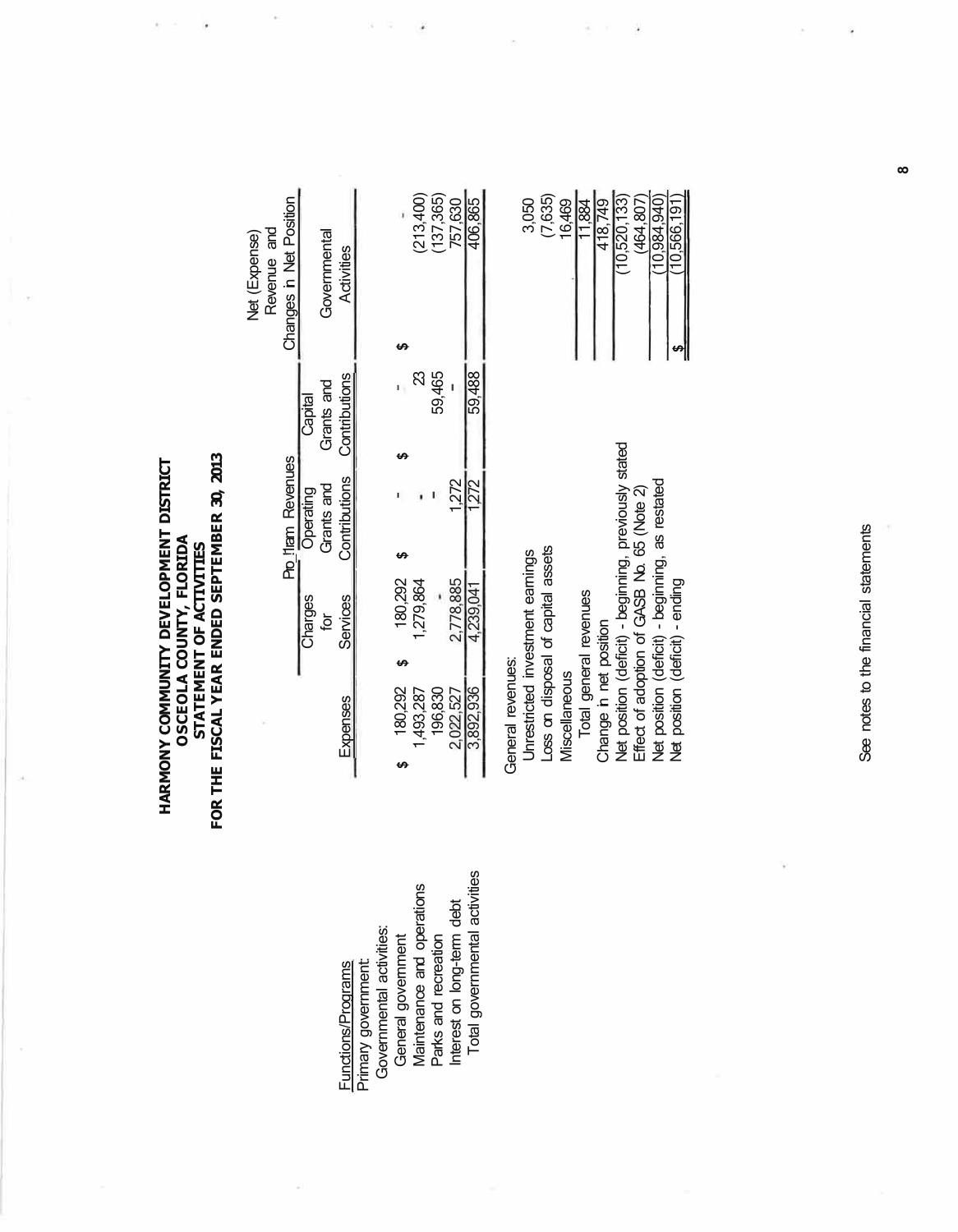# **HARMONY COMMUNITY DEVELOPMENT DISTRICT OSCEOLA COUNTY, FLORIDA BALANCE SHEET GOVERNMENTAL FUNDS SEPTEMBER 30, 2013**

 $\mathcal{O}(\mathcal{O}_\mathcal{O})$  . The set of  $\mathcal{O}(\mathcal{O}_\mathcal{O})$ 

 $\mathcal{M}_1$  ,  $\mathcal{M}_2$  ,  $\mathcal{M}_3$ 

 $\lambda$  ,  $\lambda$ 

 $\mathbb{R}^n \times \mathbb{R}^n \to \mathbb{R}^n$ 

w.

 $\psi$  (

|                                                      | <b>Major Funds</b> |         |    |              |                        |              | <b>Total</b> |               |              |              |
|------------------------------------------------------|--------------------|---------|----|--------------|------------------------|--------------|--------------|---------------|--------------|--------------|
|                                                      |                    |         |    | Debt         | Capital<br><b>Debt</b> |              |              |               | Governmental |              |
|                                                      |                    | General |    | Service 2001 |                        | Service 2004 |              | Projects 2004 |              | <b>Funds</b> |
| <b>ASSETS</b>                                        |                    |         |    |              |                        |              |              |               |              |              |
| Cash and equivalents                                 | \$                 | 765,266 | \$ |              | \$                     |              | \$           |               | \$           | 765,266      |
| Investments                                          |                    | 127,778 |    | 2,016,440    |                        | 860,547      |              | 3,395         |              | 3,008,160    |
| Assessments receivable                               |                    | 73,703  |    |              |                        | 505,642      |              |               |              | 579,345      |
| Accounts receivable                                  |                    | 1,973   |    |              |                        |              |              |               |              | 1,973        |
| Interest receivable                                  |                    | 3,493   |    |              |                        |              |              |               |              | 3,493        |
| Due from other governments                           |                    | 3,725   |    | 6,491        |                        |              |              |               |              | 10,216       |
| Due from other funds                                 |                    | ۰       |    | 16,374       |                        |              |              |               |              | 16,374       |
| <b>Total assets</b>                                  | ቁ                  | 975,938 | \$ | 2,039,305    | \$                     | 1,366,189    | \$           | 3,395         | $\mathbf{s}$ | 4,384,827    |
| <b>LIABILITIES AND FUND BALANCES</b><br>Liabilities: |                    |         |    |              |                        |              |              |               |              |              |
| Accounts payable                                     | \$                 | 159,994 | \$ |              | \$                     |              | \$           |               | \$           | 159,994      |
| Due to other funds                                   |                    | 16,374  |    |              |                        |              |              |               |              | 16,374       |
| Uneamed revenue                                      |                    |         |    | 170,773      |                        |              |              |               |              | 170,773      |
| <b>Total liabilities</b>                             |                    | 176,368 |    | 170,773      |                        |              |              |               |              | 347,141      |
|                                                      |                    |         |    |              |                        |              |              |               |              |              |
| DEFERRED INFLOWS OF RESOURCES                        |                    |         |    |              |                        |              |              |               |              |              |
| Unavailable revenue - other                          |                    | 1,973   |    |              |                        |              |              |               |              | 1,973        |
| Total deferred inflows of resources                  |                    | 1,973   |    |              |                        |              |              |               |              | 1,973        |
| Fund balances:                                       |                    |         |    |              |                        |              |              |               |              |              |
| Restricted for:                                      |                    |         |    |              |                        |              |              |               |              |              |
| Debt service                                         |                    |         |    | 1,868,532    |                        | 1,366,189    |              |               |              | 3,234,721    |
| Capital projects                                     |                    |         |    |              |                        |              |              | 3,395         |              | 3,395        |
| Assigned to:                                         |                    |         |    |              |                        |              |              |               |              |              |
| Operating reserve                                    |                    | 366,305 |    |              |                        |              |              |               |              | 366,305      |
| Renewal and replacement                              |                    | 185,000 |    |              |                        |              |              |               |              | 185,000      |
| Insurance                                            |                    | 50,000  |    |              |                        |              |              |               |              | 50,000       |
| Unassigned                                           |                    | 196,292 |    |              |                        |              |              |               |              | 196,292      |
| <b>Total fund balances</b>                           |                    | 797,597 |    | 1,868,532    |                        | 1.366.189    |              | 3,395         |              | 4,035,713    |
| Total liabilities, deferred inflows of resources,    |                    |         |    |              |                        |              |              |               |              |              |
| and fund balances                                    | \$                 | 975,938 | S  | 2,039,305    | \$                     | 1,366,189    | \$           | 3,395         | S            | 4,384,827    |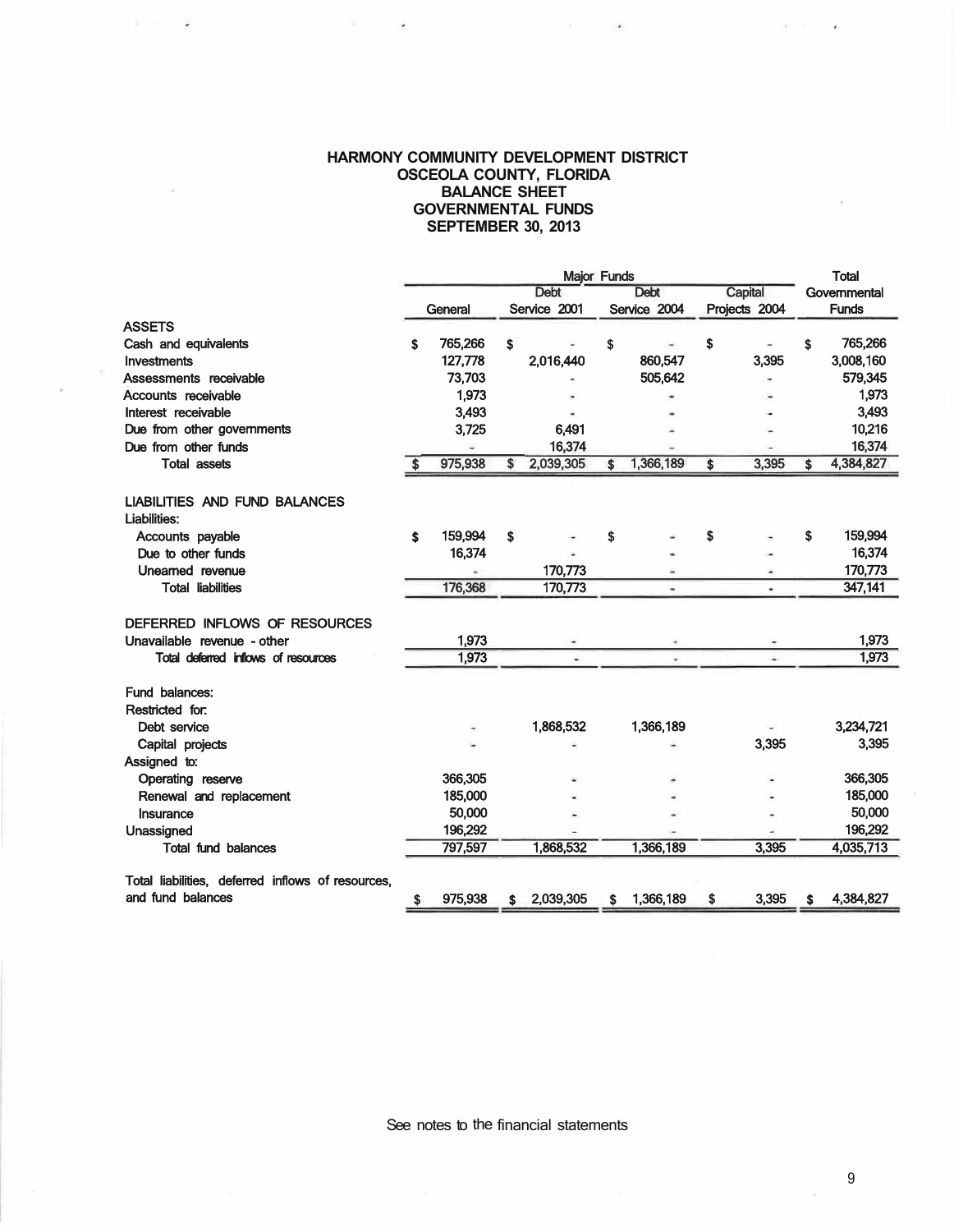## **HARMONY COMMUNITY DEVELOPMENT DISTRICT OSCEOLA COUNTY; FLORIDA RECONCILIATION OF THE BALANCE SHEET-GOVERNMENTAL FUNDS TO THE STATEMENT OF NET POSITION SEPTEMBER 30, 2013**

 $\overline{\psi}=\overline{\psi}=-\overline{\psi}$ 

u.

ä

 $\overline{A}=\overline{A}$  , where  $\overline{A}$ 

 $\sim$ 

 $\overline{1}$ 

| Fund balance - governmental funds                                                                                                                                                                                                                                                                                | S | 4,035,713        |
|------------------------------------------------------------------------------------------------------------------------------------------------------------------------------------------------------------------------------------------------------------------------------------------------------------------|---|------------------|
| Amounts reported for governmental activities in the statement<br>of net position are different because:                                                                                                                                                                                                          |   |                  |
| Capital assets used in governmental activities are not<br>financial resources and, therefore, are not reported as assets in<br>the governmental funds. The statement of net position includes<br>those capital assets, net of any accumulated depreciation, in the<br>net position to the government as a whole. |   |                  |
| Cost of capital assets<br>17,530,666                                                                                                                                                                                                                                                                             |   |                  |
| Accumulated depreciation<br>(2,777,225)                                                                                                                                                                                                                                                                          |   | 14,753,441       |
| Assets that are not available to pay for current-period<br>expenditures are deferred in the fund statements.                                                                                                                                                                                                     |   | 1,973            |
| Liabilities not due and payable from current available<br>resources are not reported as liabilities in the governmental fund<br>financial statements. All liabilities, both current and long-term, are<br>reported in the government-wide financial statements.<br>Accrued interest payable<br>(832, 318)        |   |                  |
| (28, 525, 000)<br>Bonds payable                                                                                                                                                                                                                                                                                  |   | (29, 357, 318)   |
|                                                                                                                                                                                                                                                                                                                  |   |                  |
| Net position of governmental activities                                                                                                                                                                                                                                                                          |   | \$(10, 566, 191) |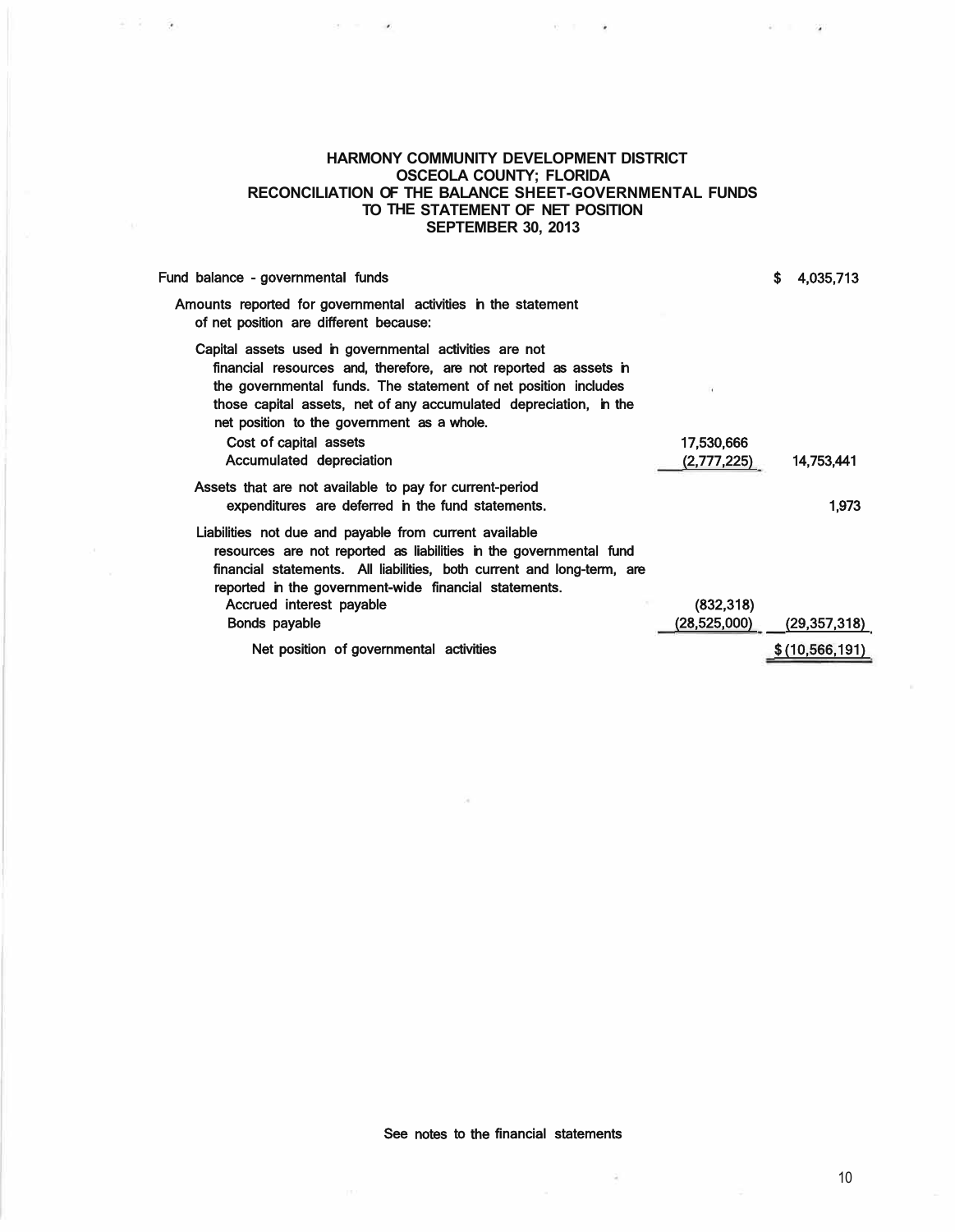# **HARMONY COMMUNITY DEVELOPMENT DISTRICT OSCEOLA COUNTY, FLORIDA STATEMENT OF REVENUES, EXPENDITURES, AND CHANGES IN FUND BALANCES GOVERNMENTAL FUNDS FOR THE FISCAL YEAR ENDED SEPTEMBER 30, 2013**

 $\epsilon \rightarrow -$ 

ú.

 $\label{eq:1.1} \left\langle \mathbf{r}\right\rangle =\mathbf{r}=-\mathbf{r}$ 

V.

 $\star$ 

|                                 |                 | <b>Total</b>                |                             |                          |                              |
|---------------------------------|-----------------|-----------------------------|-----------------------------|--------------------------|------------------------------|
|                                 | General         | <b>Debt</b><br>Service 2001 | <b>Debt</b><br>Service 2004 | Capital<br>Projects 2004 | Governmental<br><b>Funds</b> |
| <b>REVENUES</b>                 |                 |                             |                             |                          |                              |
| Assessments                     | 1,474,118<br>\$ | 1,558,947<br>\$             | 1,219,938<br>S              | \$                       | 4,253,003<br>\$              |
| Interest                        | 3,050           | 907                         | 365                         | 23                       | 4,345                        |
| Other revenues                  | 16,469          |                             |                             |                          | 16.469                       |
| <b>Total revenues</b>           | 1.493,637       | 1,559,854                   | 1,220,303                   | 23                       | 4,273,817                    |
| <b>EXPENDITURES</b>             |                 |                             |                             |                          |                              |
| Current:                        |                 |                             |                             |                          |                              |
| General government              | 166,236         | 14,056                      |                             |                          | 180,292                      |
| Maintenance and operations      | 1,147,639       |                             |                             | ۰                        | 1,147,639                    |
| Parks and recreation            | 71,445          |                             | ۰                           |                          | 71,445                       |
| Debt service:                   |                 |                             |                             |                          |                              |
| Principal                       |                 | 370,000                     | 255,000                     |                          | 625,000                      |
| Interest                        |                 | 1,071,913                   | 968,963                     |                          | 2,040,876                    |
| Capital outlay                  | 21,890          |                             |                             | 59,465                   | 81,355                       |
| <b>Total expenditures</b>       | 1,407,210       | 1,455,969                   | 1,223,963                   | 59,465                   | 4,146,607                    |
| Excess (deficiency) of revenues |                 |                             |                             |                          |                              |
| over (under) expenditures       | 86,427          | 103,885                     | (3,660)                     | (59, 442)                | 127,210                      |
| Fund balances - beginning       | 711,170         | 1,764,647                   | 1,369,849                   | 62,837                   | 3,908,503                    |
| Fund balances - ending          | 797,597         | 1,868,532<br>S              | 1,366,189<br>\$             | 3,395<br>\$              | 4,035,713<br>S               |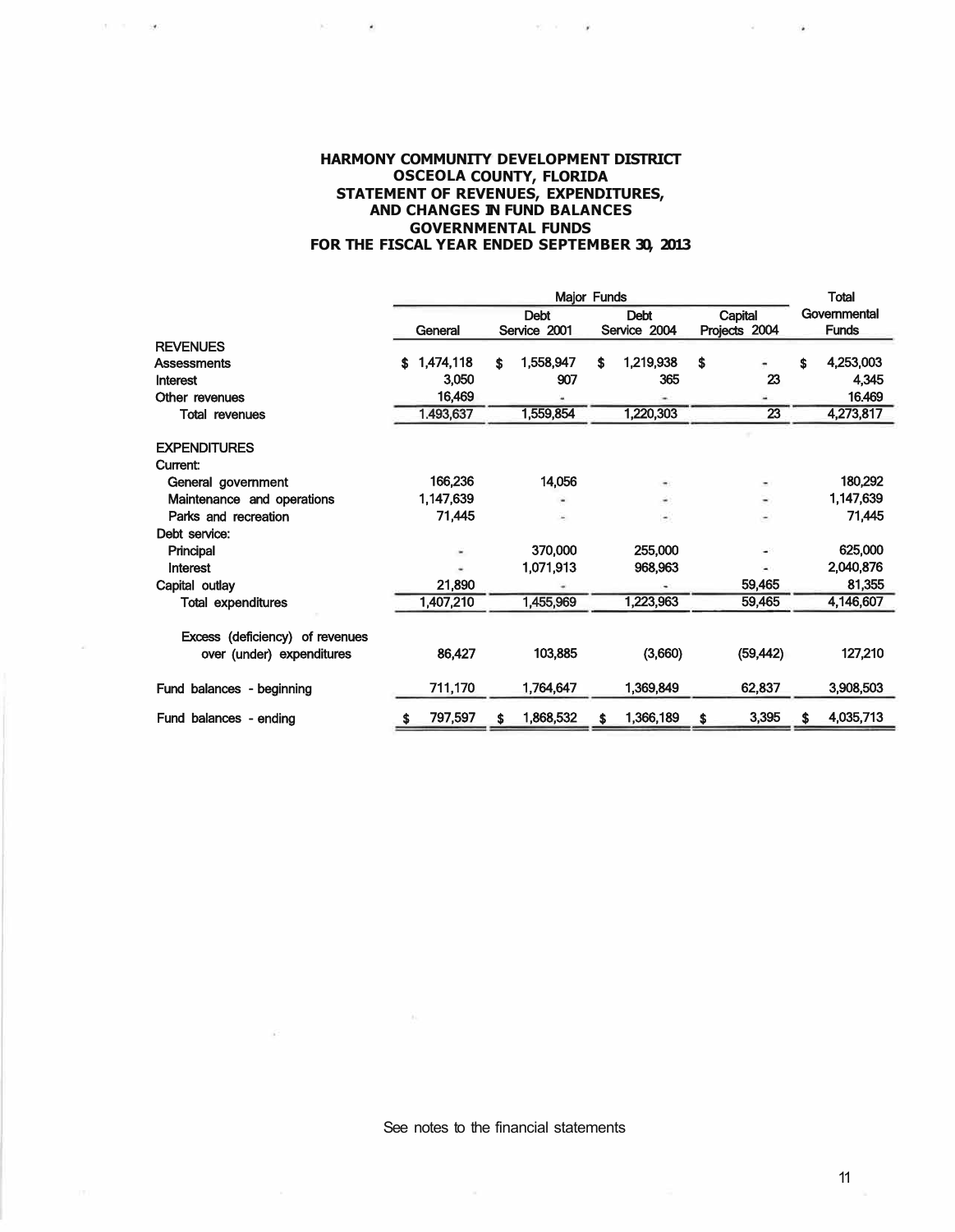# **HARMONY COMMUNITY DEVELOPMENT DISTRICT OSCEOLA COUNTY, FLORIDA RECONCILIATION OF THE STATEMENT OF REVENUES, EXPENDITURES AND CHANGES IN FUND BALANCES OF GOVERNMENTAL FUNDS TO THE STATEMENT OF ACTIVITIES FOR THE FISCAL YEAR ENDED SEPTEMBER 30, 2013**

 $\mathcal{R}$ 

 $\overline{\phantom{a}}$ 

 $\mathbb{R}$  . The contract of  $\mathbb{R}$ 

- 2

 $\omega$ 

| Net change in fund balances - total governmental funds                                                                                                                                                                                         | \$<br>127,210 |
|------------------------------------------------------------------------------------------------------------------------------------------------------------------------------------------------------------------------------------------------|---------------|
| Amounts reported for governmental activities in the statement of activities<br>are different because:                                                                                                                                          |               |
| Governmental funds report capital outlays as expenditures; however,<br>the costs of capital assets is eliminated in the statement of activities and<br>capitalized in the statement of net position.                                           | 81,355        |
| Disposal of capital assets, net of accumulated depreciation                                                                                                                                                                                    | (7,635)       |
| Depreciation of capital assets is not recognized in the governmental<br>fund financial statements but is reported as an expense in the statement of<br>activities.                                                                             | (471, 033)    |
| Certain revenues were unavailable for the fund financial statements in the<br>prior year. h the current year, these revenues were recorded in the fund<br>financial statements.                                                                | (13,962)      |
| The statement of activities reports noncash contributions as revenues but<br>these revenues are not reported in the fund financial statements.                                                                                                 | 59,465        |
| Repayment of long-term liabilities are reported as expenditures in<br>the governmental fund financial statement but such repayments reduce<br>liabilities in the statement of net assets and are eliminated in the statement<br>of activities. | 625,000       |
| The change in accrued interest on long-term liabilities between the<br>current and prior fiscal year is recorded in the statement of activities but<br>not in the fund financial statements.                                                   | 18,349        |
| Change in net position of governmental activities                                                                                                                                                                                              | 418,749       |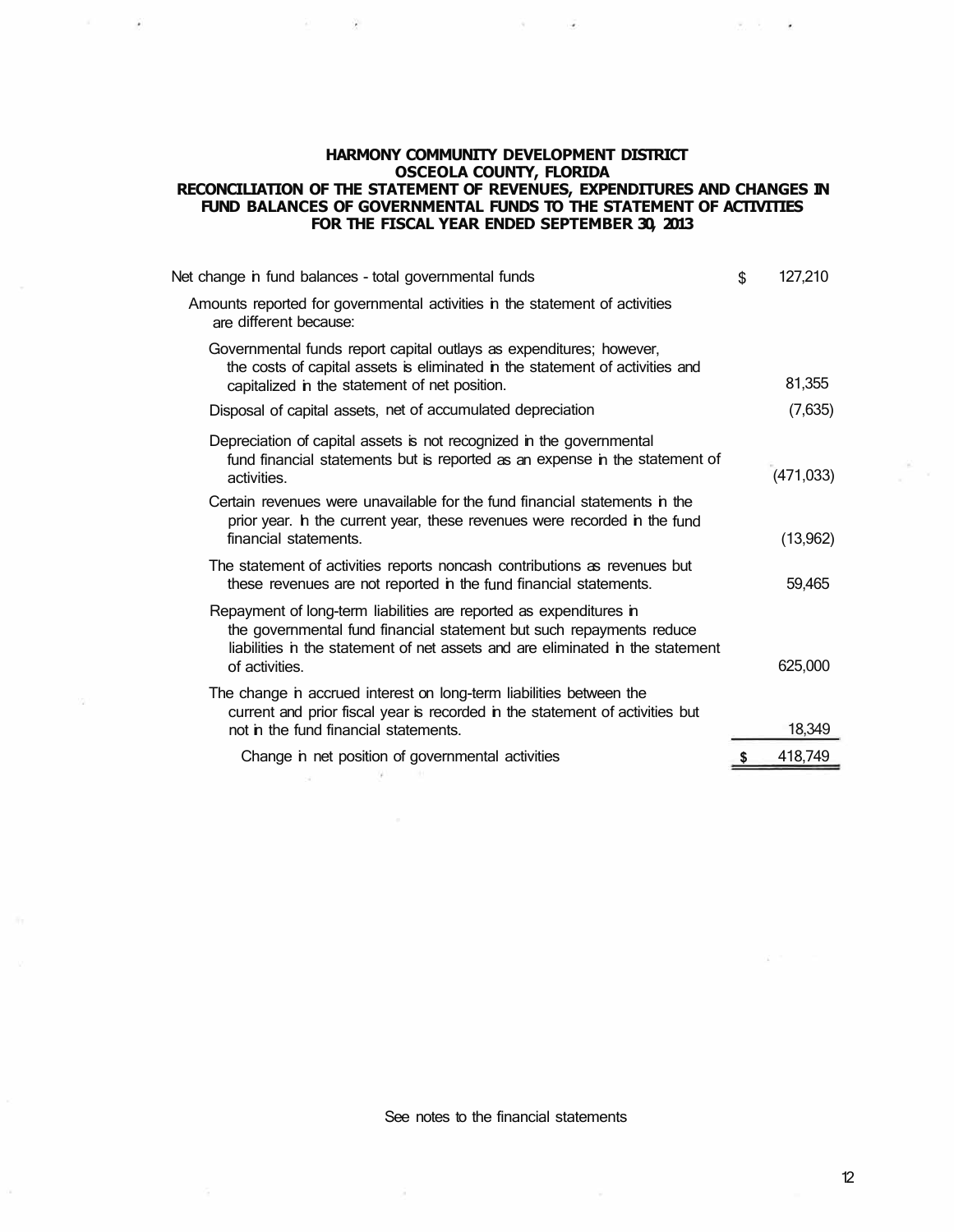# **HARMONY COMMUNITY DEVELOPMENT DISTRICT OSCEOLA COUNTY, FLORIDA NOTES TO FINANCIAL STATEMENTS**

# **NOTE 1 - NATURE OF ORGANIZATION AND REPORTING ENTITY**

Harmony Community Development District (the "District") was established on February 28, 2000 by the Osceola County, Florida Ordinance No. 00-05 and was created pursuant to the Uniform Community Development District Act of 1980, otherwise known as Chapter 190, Florida Statutes. The Act provides among other things, the power to manage basic services for community development, power to borrow money and issue bonds, and to levy and assess non-ad valorem assessments for the financing and delivery of capital infrastructure.

The District was established for the purpose of managing the District systems and facilities, including acquisition, construction, maintenance, operation and financing of a portion of the infrastructure necessary for community development within the District.

The District is governed by the Board of Supervisors ("Board") which is composed of five members. The Supervisors are elected by qualified electors within the District. To carry out the purpose of the District, the Board of Supervisors of the District exercises all powers granted to the District pursuant to Chapter 190, Florida Statutes. These powers include, but are not limited to:

- 1. To determine, order, levy, impose, collect, and enforce special assessments.
- 2 Approve the budget for the ensuing fiscal year submitted to the Board by the District Manager.<br>3 Exercising control over the management of District systems, facilities and properties.
- 3. Exercising control over the management of District systems, facilities and properties.<br>4. Controlling the use of funds generated by the District.
- 4. Controlling the use of funds generated by the District.<br>5. Approving the hiring and firing of key personnel.
- 5. Approving the hiring and firing of key personnel.<br>6. To finance fund, plan, establish, acquire, construction
- To finance, fund, plan, establish, acquire, construct or reconstruct, enlarge or extend, equip, operate, and maintain District systems, facilities, and basic infrastructure.

The financial statements were prepared in accordance with Governmental Accounting Standards Board ("GASS") Statements. Under the provisions of those standards, the financial reporting entity consists of the primary government, organizations for which the primary government is considered to be financially accountable, and other organizations for which the nature and significance of their relationship with the District are such that, if excluded, the financial statements of the District would be considered incomplete or misleading. There are no entities considered to be component units of the District; therefore, the financial statements include only the operations of the District.

# **NOTE 2 - SUMMARY OF SIGNIFICANT ACCOUNTING POLICIES**

## **Government-Wide and Fund Financial Statements**

The basic financial statements include both government-wide and fund financial statements.

The government-wide financial statements (i.e., the statement of net position and the statement of activities) report information on all of the non-fiduciary activities of the primary government. For the most part, the effect of interfund activity has been removed from these statements.

The statement of activities demonstrates the degree to which the direct expenses of a given function or segment is offset by program revenues. *Direct expenses* are those that are clearly identifiable with a specific function or segment. *Program revenues* include: 1) charges to customers who purchase, use or directly benefit from goods, services or privileges provided by a given function or segment. Operating-type special assessments for maintenance and debt service are treated as charges for services. and 2) grants and contributions that are restricted to meeting the operational or capital requirements of a particular function or segment. Other items not included among program revenues are reported instead as *general revenues.*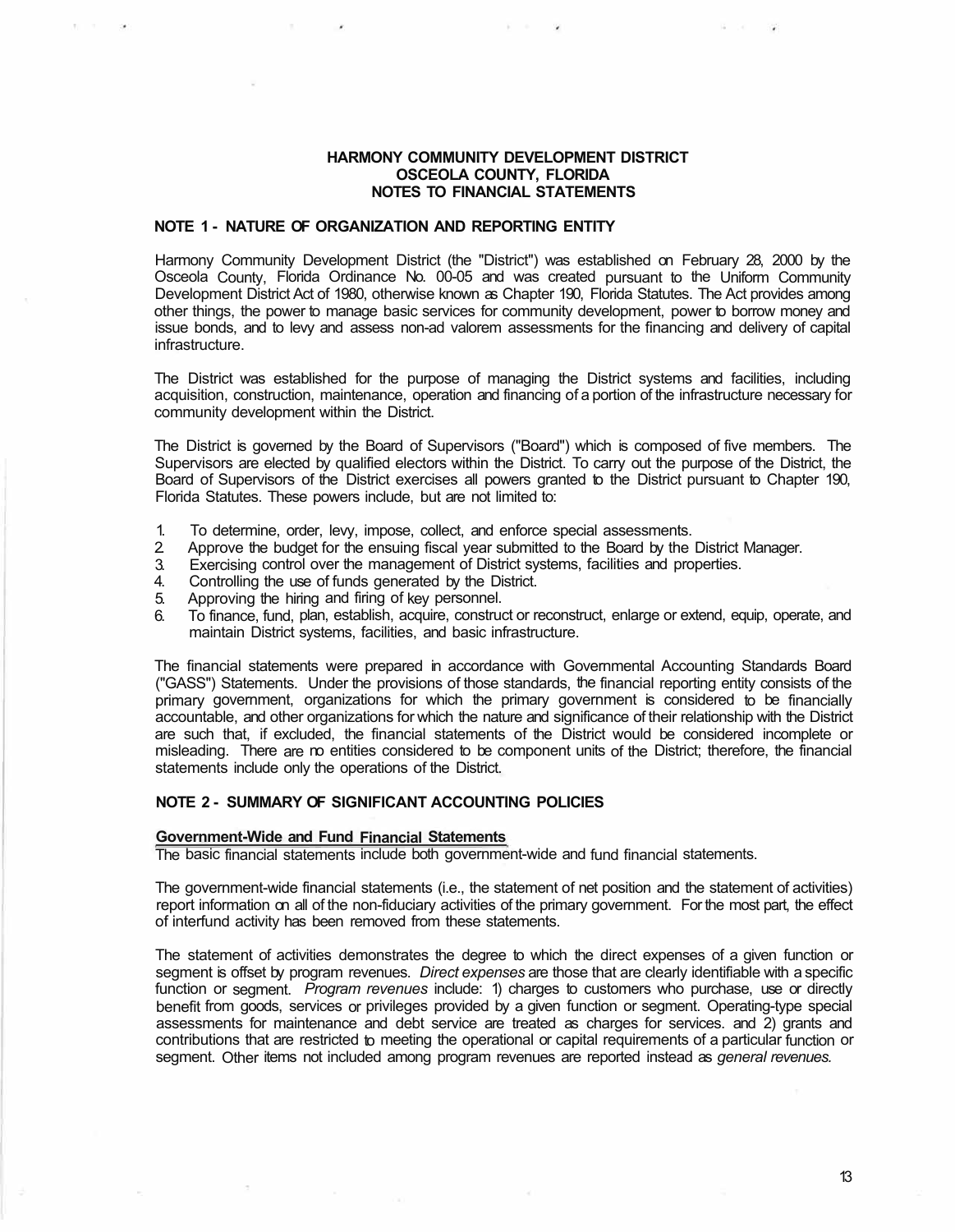### **Measurement Focus, Basis of Accounting and Financial Statement Presentation**

The government-wide financial statements are reported using the *economic resources measurement* focus and the *accrual basis of accounting.* Revenues are recorded when earned and expenses are recorded when a liability is incurred, regardless of the timing of related cash flows. Assessments are recognized as revenues in the year for which they are levied. Grants and similar items are to be recognized as revenue as soon as all eligibility requirements imposed by the provider have been met.

Governmental fund financial statements are reported using the *current financial resources measurement focus*  and the *modified accrual basis of accounting.* Revenues are recognized as soon as they are both measurable and available. Revenues are considered to be *available* when they are collectible within the current period or soon enough thereafter to pay liabilities of the current period. For this purpose, the government considers revenues to be available if they are collected within 60 days of the end of the current fiscal period. Expenditures are recorded when a liability is incurred, as under accrual accounting. However, debt service expenditures are recorded only when payment is due.

#### Assessments

Assessments are non-ad valorem special assessments apportioned to the benefited lands within the District. Assessments are levied to pay for the operations and maintenance of the District. For debt service, certain amounts are collected at lot closings as advance payments and are used to prepay a portion of the Bonds outstanding. Otherwise, assessments are collected annually to provide funds for the debt service on the portion of the Bonds which are not paid with prepaid assessments. The fiscal year for which annual assessments are levied begins on October 1 with discounts available for payments through February 28 and become delinquent on April 1. Pursuant to District policy, the District's annual assessments for operations and debt service are noticed and collected by the County Tax Collector for non-Developer owned platted lots, utilizing the Uniform Method of Collection. The amounts remitted to the District are net of applicable discounts or fees. In addition, amounts remitted by the County Tax Collector include interest on monies held from the day of collection to the day of distribution. The District notices and collects non-ad valorem special assessments for Developer owned non-platted lots.

Assessments and interest associated with the current fiscal period are considered to be susceptible to accrual and so have been recognized as revenues of the current fiscal period. The portion of assessments receivable due within the current fiscal period is considered to be susceptible to accrual as revenue of the current period.

The District reports the following major governmental funds:

#### General Fund

The general fund is the general operating fund of the District. It is used to account for all financial resources except those required to be accounted for in another fund.

#### Debt Service Funds 2001 and 2004

The debt service fund is used to account for the accumulation of resources for the annual payment of principal and interest on the Series 2001 and 2004 Bonds.

### Capital Projects Fund 2004

This fund accounts for the financial resources to' be used for the acquisition or construction of major infrastructure within the District.

As a general rule, the effect of interfund activity has been eliminated from the government-wide financial statements.

When both restricted and unrestricted resources are available for use, it is the government's policy to use restricted resources first for qualifying expenditures, then unrestricted resources as they are needed.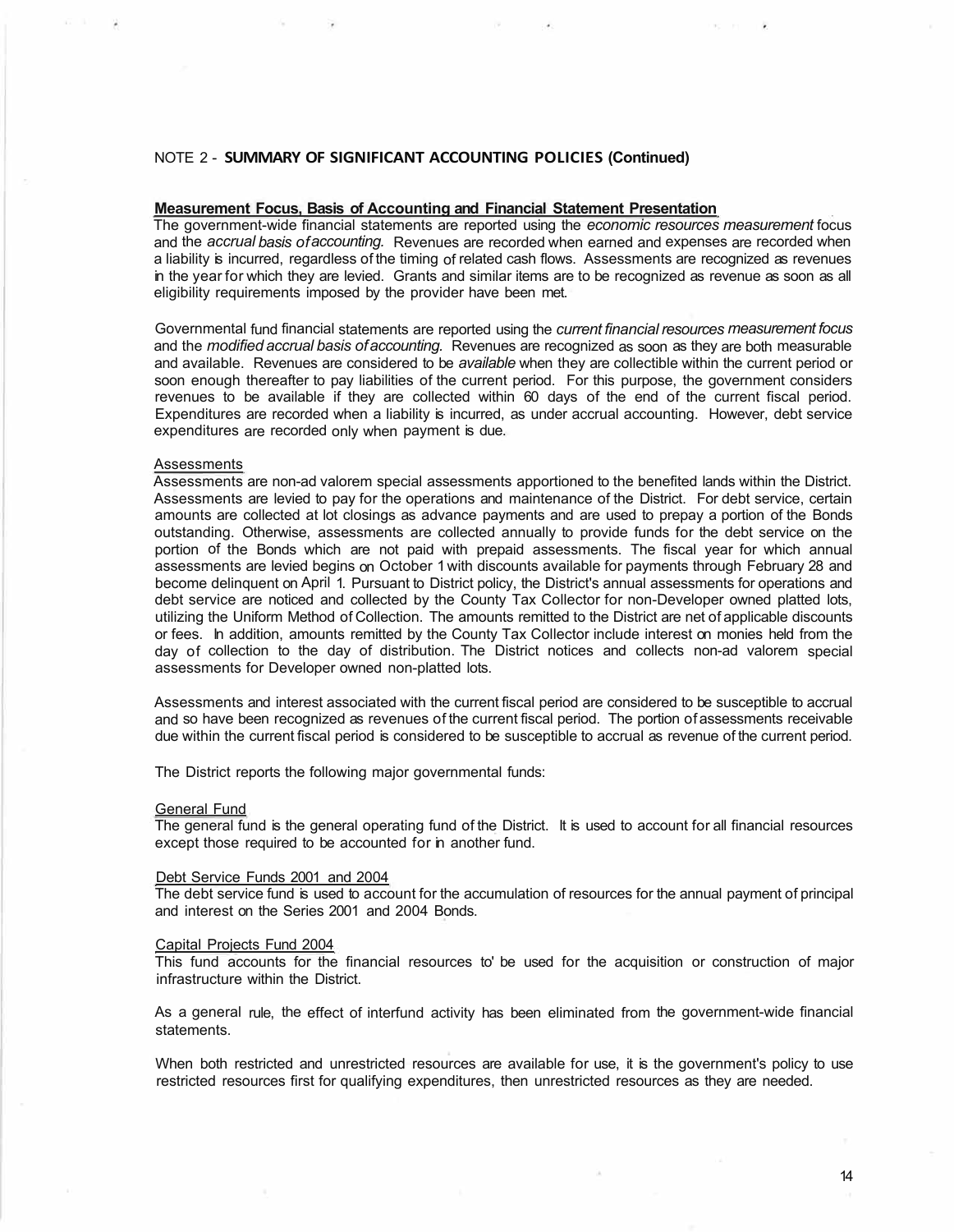### **New Accounting Standards Adopted**

During fiscal year 2013, the District adopted three new accounting standards as follows:

GASB Statement No. 62, Codification of Accounting and Financial Reporting Guidance Contained in Pre-November 30, 1989 FASB and A/CPA Pronouncements

This Statement incorporates into the GASB's authoritative literature certain guidance that previously could only be found in certain FASB and AICPA pronouncements issued on or before November 30, 1989 and eliminates the selection to apply post-November 30, 1989 FASB pronouncements that do not conflict with or contradict GASB pronouncements.

GASB Statement No. 63, Financial Reporting of Deferred Outflows of Resources, Deferred Inflows of Resources, and Net Position

This Statement provides financial reporting guidance for deferred outflows of resources and deferred inflows of resources and identifies net position as the residual of all other elements presented in a statement of financial position. This Statement amends the net asset reporting requirements by incorporating deferred outflows of resources and deferred inflows of resources (previously reported as assets and liabilities) into the definitions of the required components of the residual measure and by renaming that measure as net position, rather than net assets.

GASB Statement No. 65, Items Previously Reported as Assets and Liabilities

This Statement establishes accounting and financial reporting standards that reclassify, as deferred outflows of resources or deferred inflows of resources, certain items that were previously reported as assets and liabilities and recognizes, as outflows of resources or inflows of resources, certain items that were previously reported as assets and liabilities.

The implementation of GASB 65 resulted in the write off of Bond issuance costs and the effect of adoption of GASB 65 is the reduction of beginning net position by \$464,807 of the governmental activities. The effect on fiscal year 2012 had the implementation of GASB 65 occurred earlier would have resulted in a decrease in expenses of the governmental activities by \$21,127.

### **Assets, Liabilities and Net Position or Equity**

#### Restricted Assets

These assets represent cash and investments set aside pursuant to Bond covenants or other contractual restrictions.

#### Deposits and Investments

The District's cash and cash equivalents are considered to be cash on hand and demand deposits.

The District has elected to proceed under the Alternative Investment Guidelines as set forth in Section 218.415 (17) Florida Statutes. The District may invest any surplus public funds in the following:

- a) The Local Government Surplus Trust Funds, or any intergovernmental investment pool authorized pursuant to the Florida lnterlocal Cooperation Act;
- b) Securities and Exchange Commission registered money market funds with the highest credit quality rating from a nationally recognized rating agency;
- c) Interest bearing time deposits or savings accounts in qualified public depositories;
- d) Direct obligations of the U.S. Treasury.

Securities listed in paragraphs c and d shall be invested to provide sufficient liquidity to pay obligations as they come due. In addition, surplus funds may be deposited into certificates of deposit which are insured and any unspent Bond proceeds are required to be held in investments as specified in the Bond Indenture.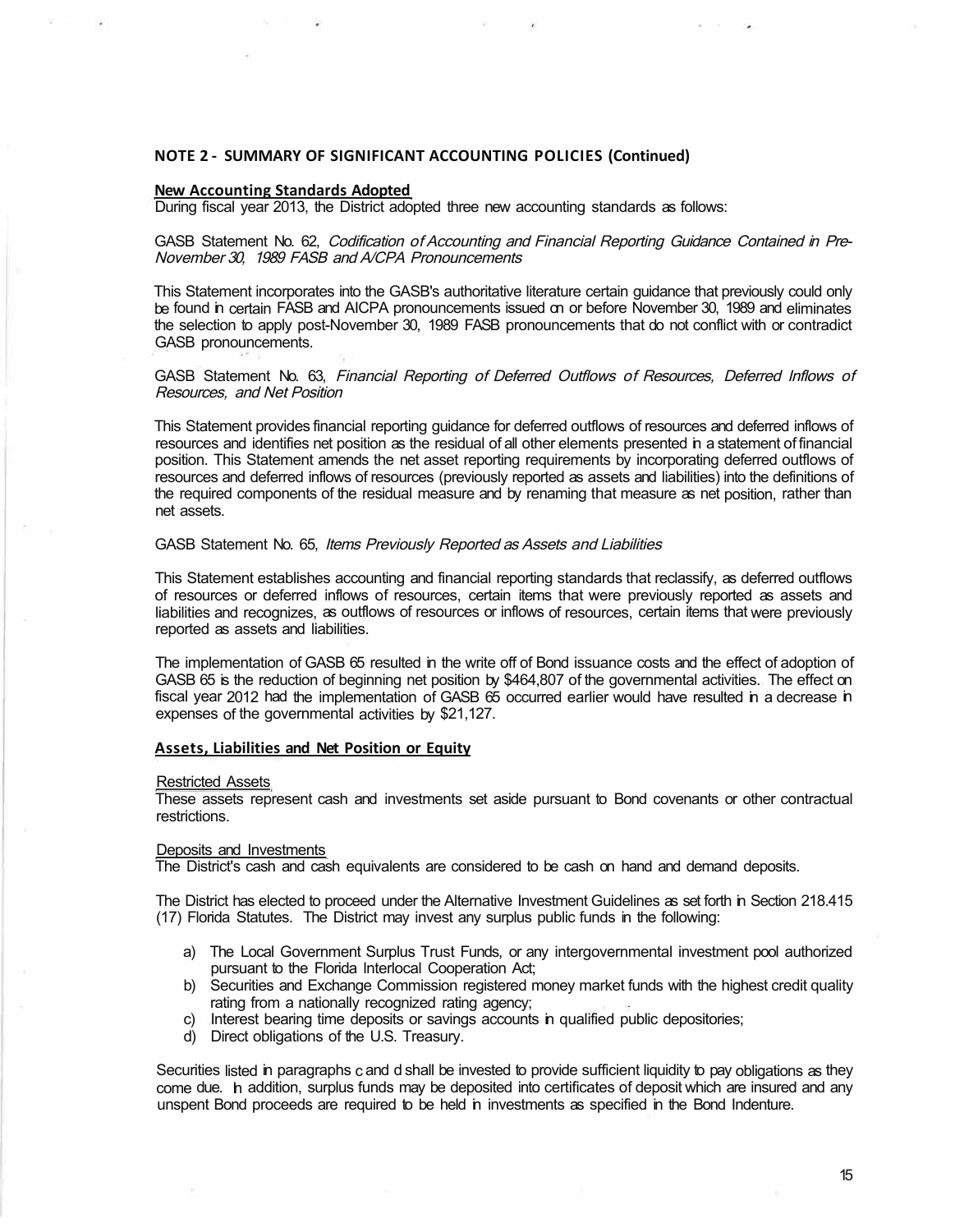## **Assets, Liabilities and Net Position or Equity (Continued)**

## Deposits and Investments (Continued)

The District records all interest revenue related to investment activities in the respective funds and reports investments at fair value.

#### Inventories and Prepaid Items

Inventories of governmental funds are recorded as expenditures when consumed rather than when purchased.

Certain payments to vendors reflect costs applicable to future accounting periods and are recorded as prepaid items in both government-wide and fund financial statements.

#### Capital Assets

Capital assets, which include property, plant and equipment, and infrastructure assets (e.g., roads, sidewalks and similar items) are reported in the governmental activities columns in the government-wide financial statements. Capital assets are defined by the government as assets with an initial, individual cost of more than \$5,000 (amount not rounded) and an estimated useful life in excess of two years. Such assets are recorded at historical cost or estimated historical cost if purchased or constructed. Donated capital assets are recorded at estimated fair market value at the date of donation.

The costs of normal maintenance and repairs that do not add to the value of the asset or materially extend assets lives are not capitalized. Major outlays for capital assets and improvements are capitalized as projects are constructed.

Property, plant and equipment of the District are depreciated using the straight-line method over the following estimated useful lives:

| <b>Assets</b>                  | Years |
|--------------------------------|-------|
| Equipment                      | 10    |
| Infrastructure                 | 15    |
| <b>Recreational facilities</b> | 25-30 |

In the governmental fund financial statements, amounts incurred for the acquisition of capital assets are reported as fund expenditures. Depreciation expense is not reported in the governmental fund financial statements.

### Unearned Revenue

Governmental funds report unearned revenue in connection with resources that have been received, but not yet earned.

#### Long-:::;rm Obligations

In the government-wide financial statements long-term debt and other long-term obligations are reported as liabilities in the statement of net position. Bond premiums and discounts are deferred and amortized over the life of the Bonds. Bonds payable are reported net of applicable premiums or discounts. Bond issuance costs are expensed when incurred.

In the fund financial statements, governmental fund types recognize premiums and discounts, as well as issuance costs, during the current period. The face amount of debt issued is reported as other financing sources. Premiums received on debt issuances are reported as other financing sources while discounts on debt issuances are reported as other financing uses. Issuance costs, whether or not withheld from the actual debt proceeds received, are reported as debt service expenditures.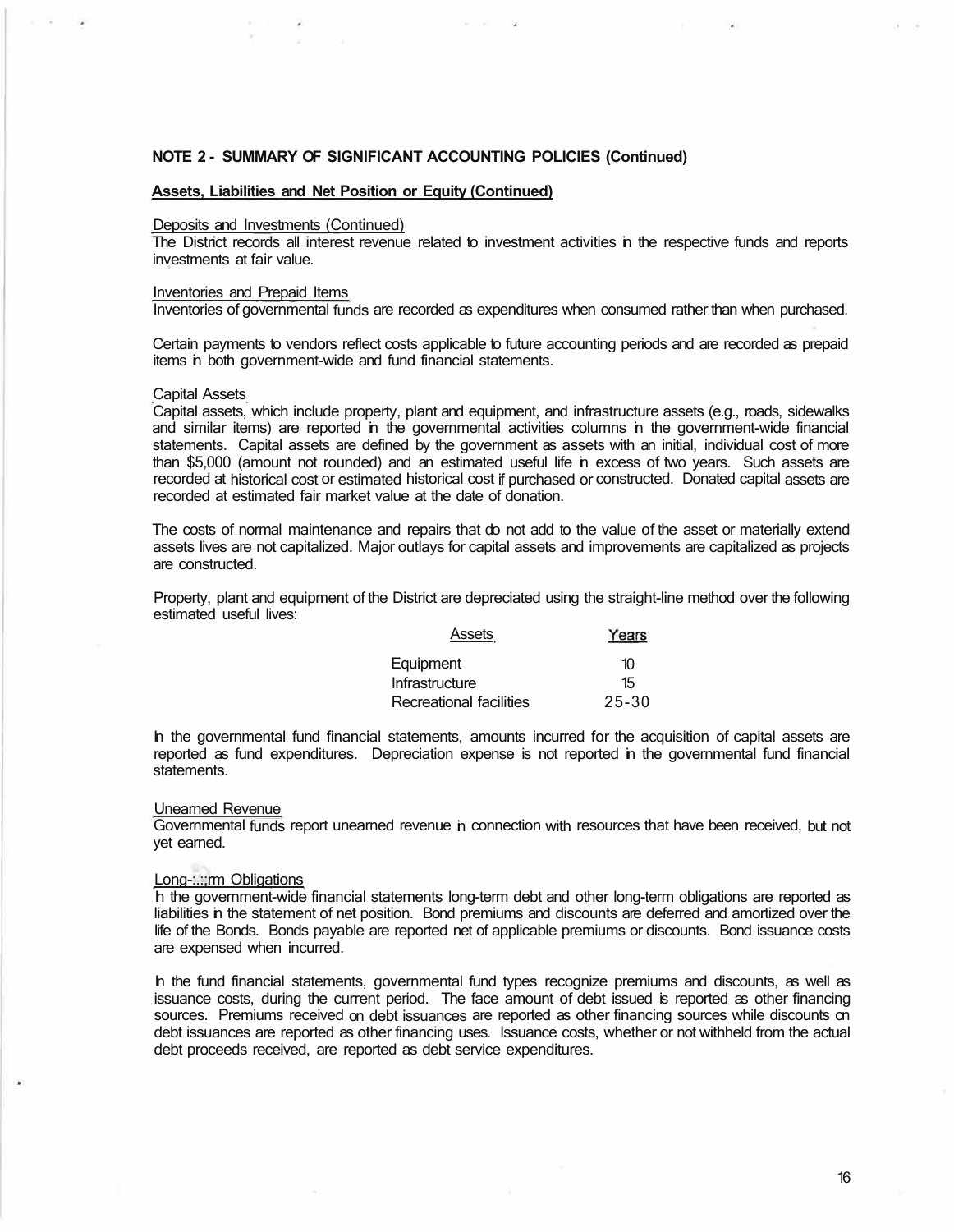## **Assets, Liabilities and Net Position or Equity (Continued)**

### Deferred Outflows/Inflows of Resources

The statement of net position reports, as applicable, a separate section for deferred outflows of resources. Deferred outflows of resources represent a consumption of net position that applies to future reporting period(s) and so will not be recognized as an outflow of resources (expense/expenditure) until that time. For example, the District would record deferred outflows of resources related to debit amounts resulting from current and advance refundings resulting in the defeasance of debt (i.e. when there are differences between the reacquisition price and the net carrying amount of the old debt).

The statement of net position reports, as applicable, a separate section for deferred inflows of resources. Deferred inflows of resources represent an acquisition of net position that applies to future reporting period(s) and so will not be recognized as an inflow of resources (revenue) until that time. For example, when an asset is recorded in the governmental fund financial statements, but the revenue is not available, the District reports a deferred inflow of resources until such times as the revenue becomes available.

#### Fund Equity/Net Position

In the fund financial statements, governmental funds report non spendable and restricted fund balance for amounts that are not available for appropriation or are legally restricted by outside parties for use for a specific purpose. Assignments of fund balance represent tentative management plans that are subject to change.

The District can establish limitations on the use of fund balance as follows:

Committed fund balance -Amounts that can be used only for the specific purposes determined by a formal action (motion) of the Board of Supervisors. Commitments may be changed or lifted only by the Board of Supervisors taking the same formal action (motion) that imposed the constraint originally. Resources accumulated pursuant to stabilization arrangements sometimes are reported in this category.

Assigned fund balance - Includes spendable fund balance amounts that are intended to be used for specific purposes that are neither considered restricted nor committed. Assignments are established by the Board of Supervisors of the District and are generally temporary.

The District first uses committed fund balance, followed by assigned fund balance and then unassigned fund balance when expenditures are incurred for purposes for which amounts in any of the unrestricted fund balance classifications could be used.

Net position is the difference between assets and deferred outflows of resources less liabilities and deferred inflows of resources. Net position in the government-wide financial statements are categorized as net investment in capital assets, restricted or unrestricted. Net investment in capital assets represents net position related to infrastructure and property, plant and equipment. Restricted.net position represents the assets restricted by the District's Bond covenants or other contractual restrictions: Unrestricted net position consists of the net position not meeting the definition of either of the other two components.

## **Other Disclosures**

#### Use of Estimates

The preparation offinancial statements in conformity with generally accepted accounting principles requires management to make estimates and assumptions that affect the reported amounts of assets and liabilities, and disclosure of contingent assets and liabilities at the date of the financial statements, and the reported amounts of revenues and expenditures during the reporting period. Actual results could differ from those estimates.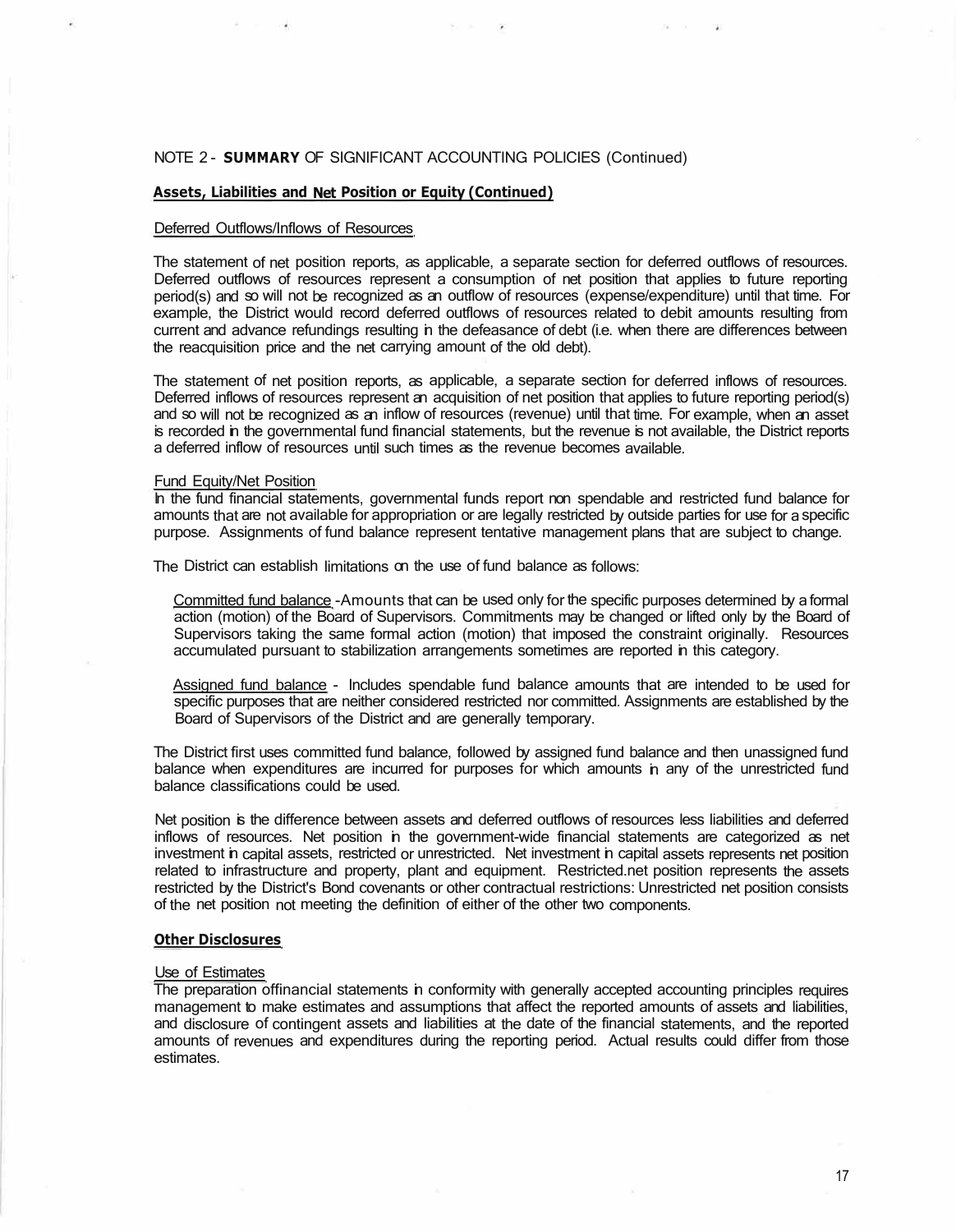## **NOTE 3 - BUDGETARY INFORMATION**

The District is required to establish a budgetary system and an approved Annual Budget. Annual Budgets are adopted on a basis consistent with generally accepted accounting principles for the general fund. All annual appropriations lapse at fiscal year end.

The District follows these procedures in establishing the budgetary data reflected in the financial statements.

- a) Each year the District Manager submits to the District Board a proposed operating budget for the fiscal year commencing the following October 1.
- b) Public hearings are conducted to obtain comments.
- c) Prior to October 1, the budget is adopted legally by the District Board.<br>d) All budget changes must be approved by the District Board.
- All budget changes must be approved by the District Board.
- e) The budgets are adopted on a basis consistent with generally accepted accounting principles.<br>f) Unused appropriation for annually budgeted funds lapse at the end of the vear.
- Unused appropriation for annually budgeted funds lapse at the end of the year.

## **NOTE 4 - DEPOSITS AND INVESTMENTS**

#### **Deposits**

The District's cash balances, including the certificates of deposit shown below, were entirely covered by federal depository insurance or by a collateral pool pledged to the State Treasurer. Florida Statutes Chapter 280, "Florida Security for Public Deposits Act", requires all qualified depositories to deposit with the Treasurer or another banking institution eligible collateral equal to various percentages of the average daily balance for each month of all public deposits in excess of any applicable deposit insurance held. The percentage of eligible \_collateral (generally, U.S. Governmental and agency securities, state or local government debt, or corporate bonds) to public deposits is dependent upon the depository's financial history and its compliance with Chapter 280. In the event of a failure of a qualified public depository, the remaining public depositories would be responsible for covering any resulting losses.

#### **Investments**

The District's investments were held as follows at September 30, 2013:

|                                           | <b>Fair Value</b> | <b>Credit Risk</b>  | <b>Maturities</b> |
|-------------------------------------------|-------------------|---------------------|-------------------|
| US Bank N.A. Open Commercial Paper        | 527.059           | <b>S&amp;P A-1+</b> | <b>N/A</b>        |
| US Bank N.A. Int Bearing Commercial Paper | 2,353,323         | S&P A-1+            | <b>N/A</b>        |
| Centerstate Bank Certificate of Deposit   | 127.778           | N/A                 | 7/6/2014          |
|                                           | 3,008,160         |                     |                   |

Credit risk - For investments, credit risk is generally the risk that an issuer of an investment will not fulfill its obligation to the holder of the investment. This is measured by the assignment of a rating by a nationally recognized statistical rating organization. Investment ratings by investment type are included in the preceding summary of investments.

*Concentration risk*- The District places no limit on the amount the District may invest in any one issuer.

Interest rate risk - The District does not have a formal policy that limits investment maturities as a means of managing exposure to fair value losses arising from increasing interest rates.

However, the Bond Indenture limits the type of investments held using unspent proceeds.

#### **NOTE 5 - INTERFUND RECEIVABLES, PAYABLES AND TRANSFERS**

lnterfund receivables and payables at September 30, 2013 were as follows:

| <b>Fund</b>            |   | Receivable | Payable |        |  |
|------------------------|---|------------|---------|--------|--|
| General                | S |            |         | 16.374 |  |
| Debt Service fund 2001 |   | 16.374     |         |        |  |
| Total                  |   | 16,374     |         | 16,374 |  |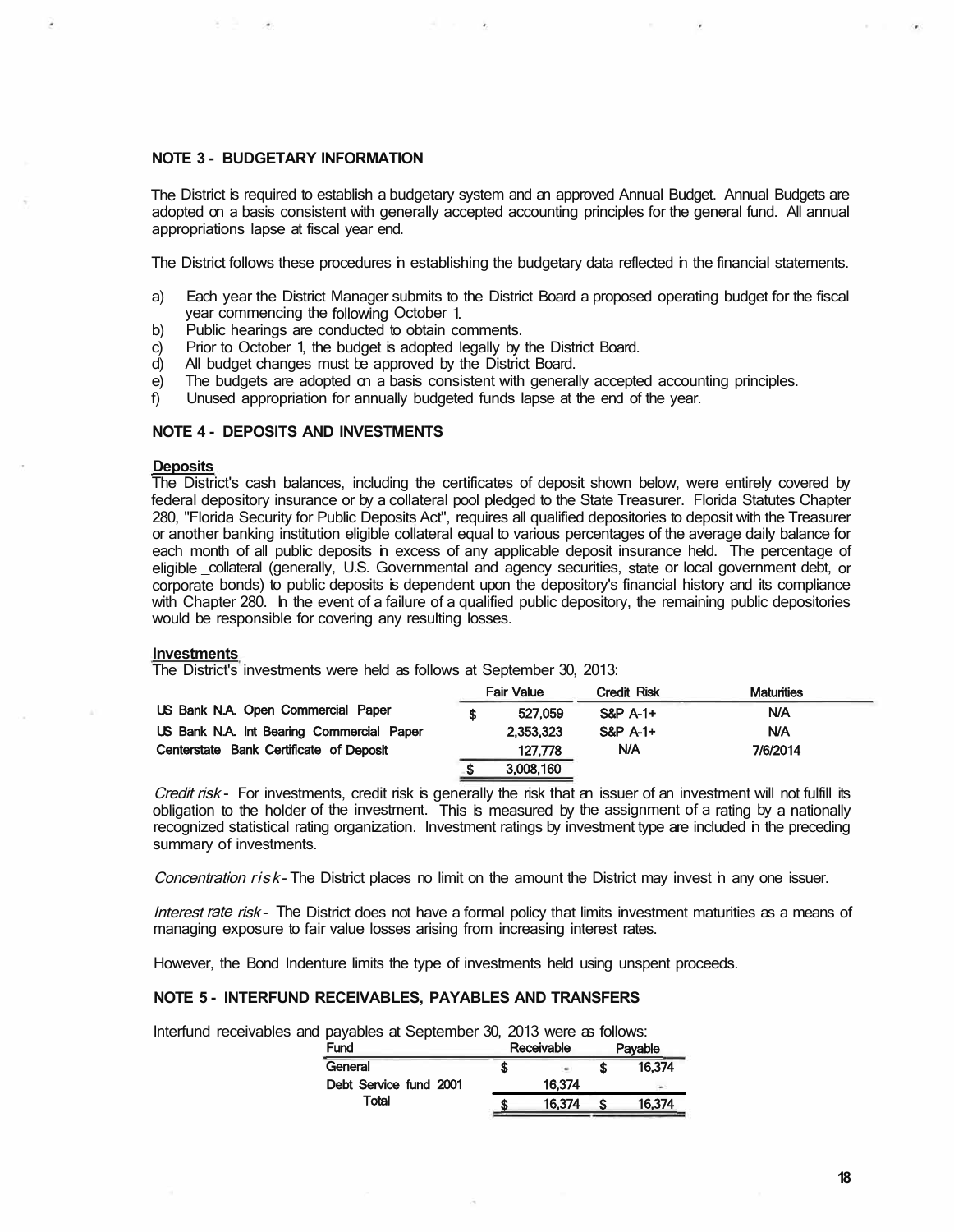## **NOTE 5-INTERFUND RECEIVABLES, PAYABLES AND TRANSFERS (Continued)**

The outstanding balances between funds result primarily from the time lag between the dates that transactions are recorded in the accounting system and payments between funds are made. In the case of the District, the balances between the general fund and the debt service fund relate to incorrect billing of certain landowners with regard to payoff amounts for the Series 2001 Bonds. The management company fully paid the District by applying a credit to the current fiscal year monthly invoices.

## **NOTE 6 - CAPITAL ASSETS**

Capital asset activity for the fiscal year ended September 30, 2013 was as follows:

|                                              | Beginning<br><b>Balance</b> |            | <b>Additions</b> |           | <b>Reductions</b> |           | Ending<br><b>Balance</b> |            |
|----------------------------------------------|-----------------------------|------------|------------------|-----------|-------------------|-----------|--------------------------|------------|
| Governmental activities                      |                             |            |                  |           |                   |           |                          |            |
| Capital assets, not being depreciated        |                             |            |                  |           |                   |           |                          |            |
| Land and land improvements                   | S.                          | 8,543,600  | \$               |           | S                 |           |                          | 8,543,600  |
| Total capital assets, not being depreciated  |                             | 8,543,600  |                  |           |                   |           |                          | 8,543,600  |
| Capital assets, being depreciated            |                             |            |                  |           |                   |           |                          |            |
| Infrastructure                               |                             | 5,029,451  |                  | 118,930   |                   | (16, 197) |                          | 5,132,184  |
| Recreational facilities                      |                             | 3,751,220  |                  |           |                   |           |                          | 3,751,220  |
| Equipment                                    |                             | 81,772     |                  | 21,890    |                   |           |                          | 103,662    |
| Total capital assets, being depreciated      |                             | 8,862,443  |                  | 140,820   |                   | (16, 197) |                          | 8,987,066  |
| Less accumulated depreciation for:           |                             |            |                  |           |                   |           |                          |            |
| Infrastructure                               |                             | 1,654,025  |                  | 337,668   |                   | (8,562)   |                          | 1,983,131  |
| Recreational facilities                      |                             | 625,538    |                  | 125,385   |                   |           |                          | 750,923    |
| Equipment                                    |                             | 35,191     |                  | 7.980     |                   |           |                          | 43,171     |
| Total accumulated depreciation               |                             | 2,314,754  |                  | 471,033   |                   | (8, 562)  |                          | 2,777,225  |
| Total capital assets, being depreciated, net |                             | 6,547,689  |                  | (330,213) |                   | (7,635)   |                          | 6,209,841  |
| Governmental activities capital assets, net  |                             | 15,091,289 | \$               | (330,213) | \$                | (7,635)   | S.                       | 14,753,441 |

Depreciation expense was charged to function/program as follows:

| Maintenance and operations | S | 345.648 |
|----------------------------|---|---------|
| Parks and recreation       |   | 125,385 |
| Total depreciation expense |   | 471.033 |

In the prior fiscal year, the District entered into an agreement with the Developer whereby the District contributed 50 percent toward a Park Improvements Project completed in the current fiscal year. The District used the funds held on deposit in the Series 2004 Construction Account. Upon the completion of the project, the Developer conveyed to the District all of its rights, title and interest in and to the Improvements. The total cost of the project was \$118,930.

### **NOTE 7 - LONG TERM LIABILITIES**

## **Capital Improvement Revenue Bonds Series 2001**

On October 9, 2001 the District issued \$17,700,000 of Capital Improvement Revenue Bonds Series 2001, due on May 1, 2032 with a fixed interest rate of 7.25%. Interest is payable semiannually on each May 1 and November 1. Principal is payable on an annual basis commencing May 1, 2003 through May 1, 2032.

The Series 2001 Bonds are subject to redemption at the option of the District prior to their maturity. The Bonds are subject to extraordinary mandatory redemption prior to their selected maturity in the manner determined by the Bond Registrar if certain events occurred as outlined in the Bond Indenture. This occurred during the fiscal year ended September 30, 2013 as the District collected prepaid assessments from lot owners and prepaid \$20,000 of the Bonds. See Note 13 for additional call amounts subsequent to year end.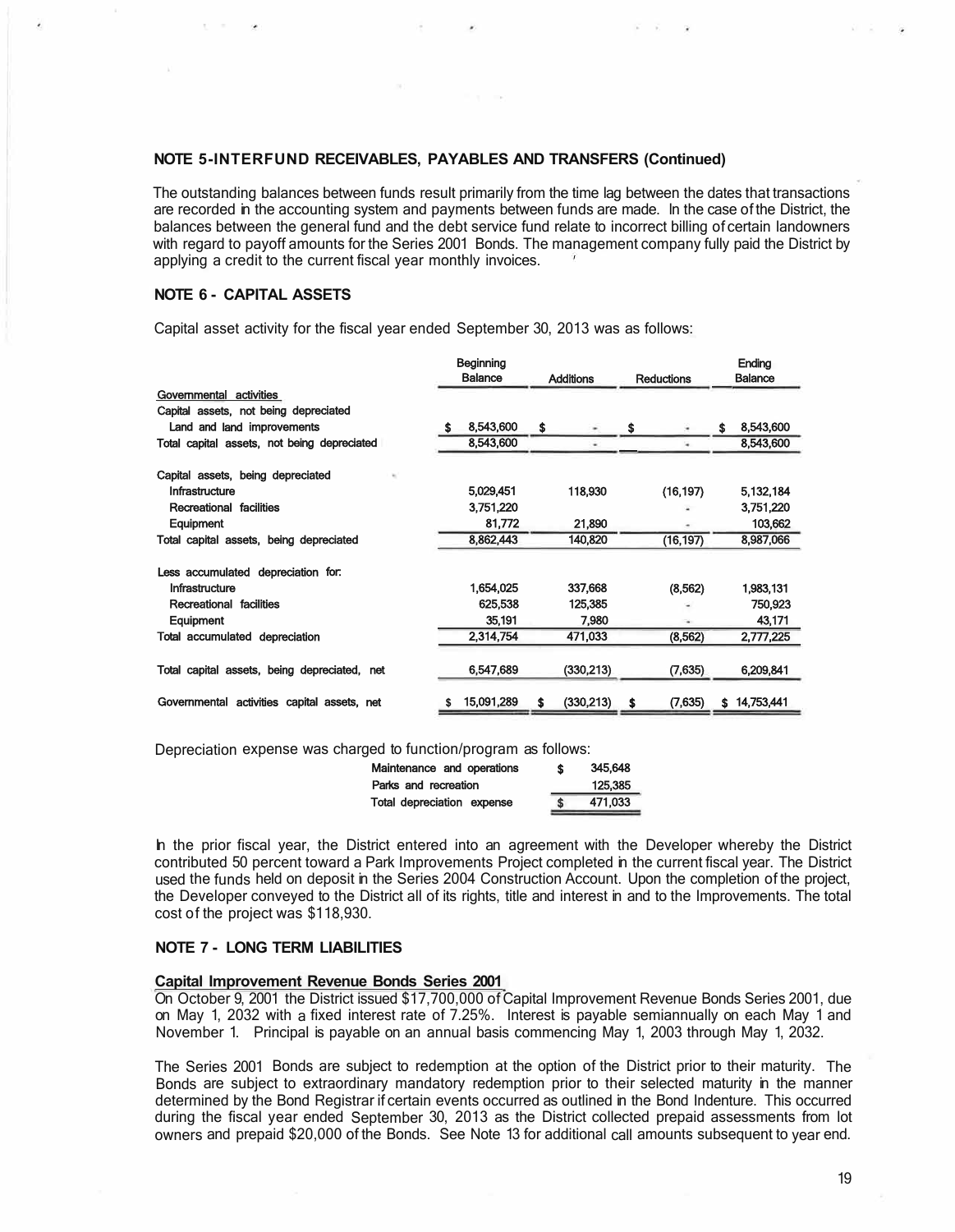## NOTE 7 - LONG TERM LIABILITIES (Continued)

### **Capital Improvement Revenue Bonds Series 2001 (Continued)**

The Bond Indenture established a debt service reserve requirement as well as other restrictions and requirements relating principally to the use of proceeds and the procedures to be followed by the District on assessments to property owners. The District agrees to levy special assessments in annual amounts adequate to provide payment of debt service and to meet the reserve requirements. The District is in compliance with the requirements of the Bond Indenture at September 30, 2013.

The Bond Indenture requires that the District obtain a \$5,000,000 letter of credit which can be utilized by the Trustee in the event that sufficient funds are not available to cover the required debt service payments. The District does not currently have a letter of credit. There is an insurance policy and mortgage security agreement in place through the District's trust account.

# **Capital Improvement Revenue Bonds Series 2004**

On December 10, 2004 the District issued \$15,490,000 of Capital Improvement Revenue Bonds Series 2004, due on May 1, 2036 with a fixed interest rate of6.75%. Interest is payable semiannually on each May 1 and November 1 commencing May 1, 2006. Principal is payable on an annual basis commencing May 1, 2007.

The Series 2004 Bonds are subject to redemption at the option of the District prior to their maturity. The Bonds are subject to extraordinary mandatory redemption prior to their selected maturity in the manner determined by the Bond Registrar if certain events occurred as outlined in the Bond Indenture.

The Bond Indenture established a debt service reserve requirement as well as certain other restrictions and requirements relating principally to the use of proceeds and the procedures to be followed by the District on assessments to property owners. The District agrees to levy special assessments in annual amounts adequate to provide payment of debt service and to meet the reserve requirements. The District is in compliance with the requirements of the Bond Indenture at September 30, 2013.

#### **Long-term debt activity**

Changes in long-term liability activity for the fiscal year ended September 30, 2013 were as follows:

20 million

|                         | <b>Beginning Balance</b> |  | <b>Additions</b> |  | Reductions |   | <b>Ending Balance</b> |  | Due Within<br>One Year |  |  |
|-------------------------|--------------------------|--|------------------|--|------------|---|-----------------------|--|------------------------|--|--|
| Governmental activities |                          |  |                  |  |            |   |                       |  |                        |  |  |
| Bonds payable:          |                          |  |                  |  |            |   |                       |  |                        |  |  |
| Series 2001             | 14,795,000               |  | ×                |  | 370,000    | Ŝ | 14,425,000            |  | 375,000                |  |  |
| Series 2004             | 14.355.000               |  |                  |  | 255,000    |   | 14.100.000            |  | 275,000                |  |  |
| Total                   | 29.150.000               |  |                  |  | 625,000    |   | 28,525,000            |  | 650,000                |  |  |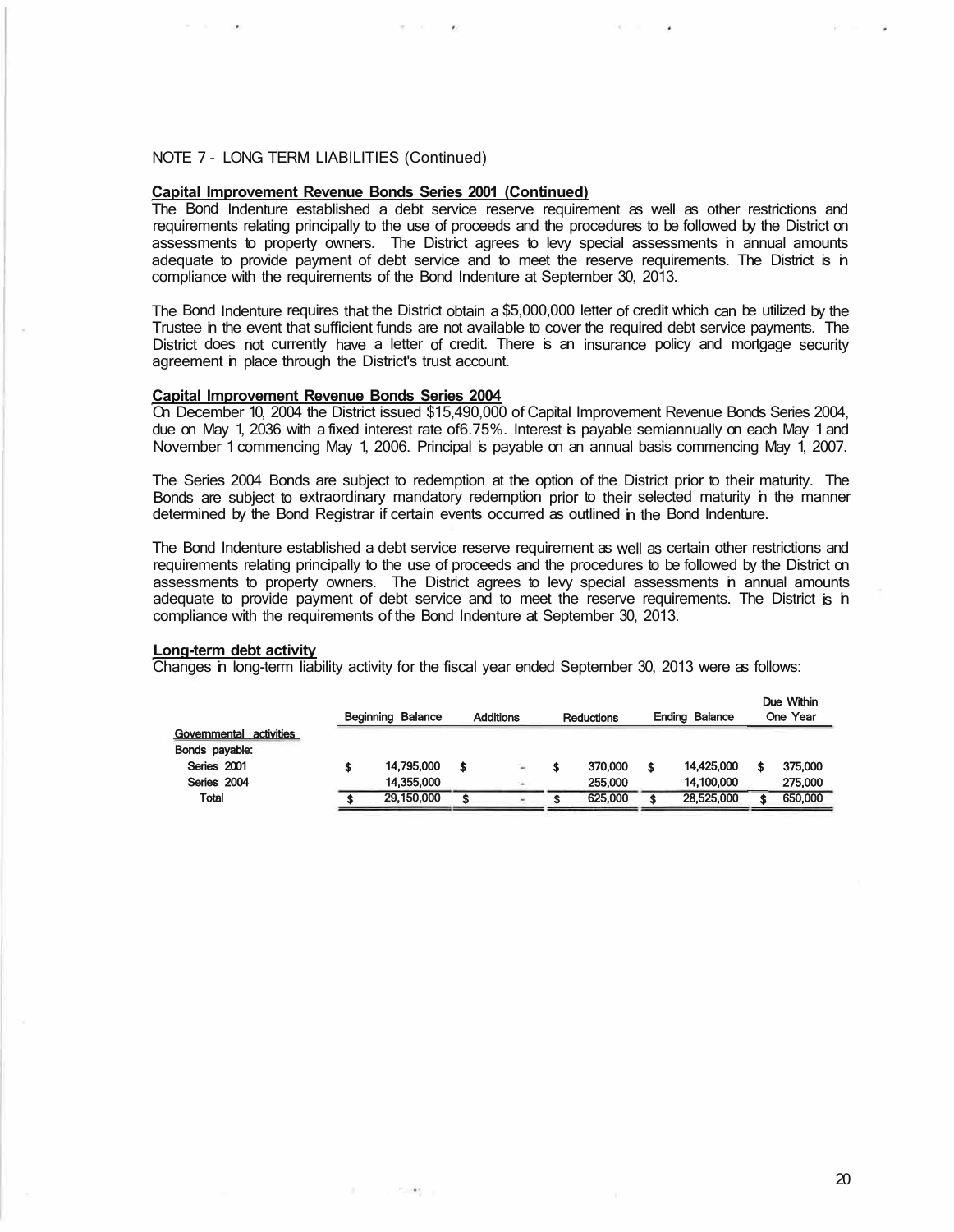## **NOTE 7 - LONG TERM LIABILITIES (Continued)**

|                              | <b>Activities</b><br>Governmental |            |          |            |    |            |  |  |
|------------------------------|-----------------------------------|------------|----------|------------|----|------------|--|--|
| Year ending<br>September 30. |                                   | Principal  | Interest |            |    | Total      |  |  |
| 2014                         | \$                                | 650,000    | \$       | 1,997,563  | \$ | 2,647,563  |  |  |
| 2015                         |                                   | 690,000    |          | 1,951,813  |    | 2,641,813  |  |  |
| 2016                         |                                   | 740,000    |          | 1,903,233  |    | 2,643,233  |  |  |
| 2017                         |                                   | 795,000    |          | 1,851,133  |    | 2,646,133  |  |  |
| 2018                         | 850,000                           |            |          | 1,795,150  |    | 2,645,150  |  |  |
| 2019 - 2023                  |                                   | 5,260,000  |          | 7,985,238  |    | 13,245,238 |  |  |
| 2024-2028                    |                                   | 7,390,000  |          | 5,853,100  |    | 13,243,100 |  |  |
| 2029-2033                    |                                   | 8,930,000  |          | 2,856,850  |    | 11,786,850 |  |  |
| 2034-2036                    |                                   | 3,220,000  |          | 444,825    |    | 3,664,825  |  |  |
| Total                        | S                                 | 28,525,000 | \$       | 26,638,905 | \$ | 55.163,905 |  |  |

At September 30, 2013, the scheduled debt service requirements on the long-term debt were as follows:

## **NOTE 8 - DEVELOPER AND RELATED TRANSACTIONS**

The Developer (Harmony Development Co., LLC) and related entities own a portion of raw land within the District; therefore, revenues in the general and debt service funds include non ad-valorem assessments billed by the District on lots owned by the Developer and related entities. Developer and related assessment revenue for the fiscal year ended September 30, 2013 totaled \$1,093,465 for the general fund. For debt service, Developer and related assessment revenue for the fiscal year ended September 30, 2013 was \$2,032,809 for both the Series 2001 and 2004 Bonds.

In addition, during the current fiscal year the Developer contributed \$59,465 toward a Park Improvement Project that was completed in the current fiscal year.

#### **NOTE 9 - CONCENTRATION**

The District's activity is dependent on the continued involvement of the Developer, the loss of which could have a material adverse effect on the District's operations.

### **NOTE 10 - DEFICIT NET POSITION**

The District has a government-wide net position deficit balance of (\$10,566,191) as of September 30, 2013. There is no such deficit reflected in the governmental fund statements. In a prior year, certain assets were financed through the issuance of long-term debt but were conveyed to other entities for ownership and maintenance. Those capitals assets are not included in the assets of the District; however, the long-term debt associated with those assets remains a liability of the District.

### **NOTE11-MANAGEMENTCOMPANY**

Pursuant to Section 190.007 (1), the District has contracted with a management company to manage the works of the District, including to perform services such as financial and accounting advisory services. Certain employees of the management company also serve as officers of the District. Under the agreement, the District compensates the management company to manage the works of the District. The management company provides management services, including, but not limited to: managing the works of the District, accounting, financial reporting, computer and other administrative services.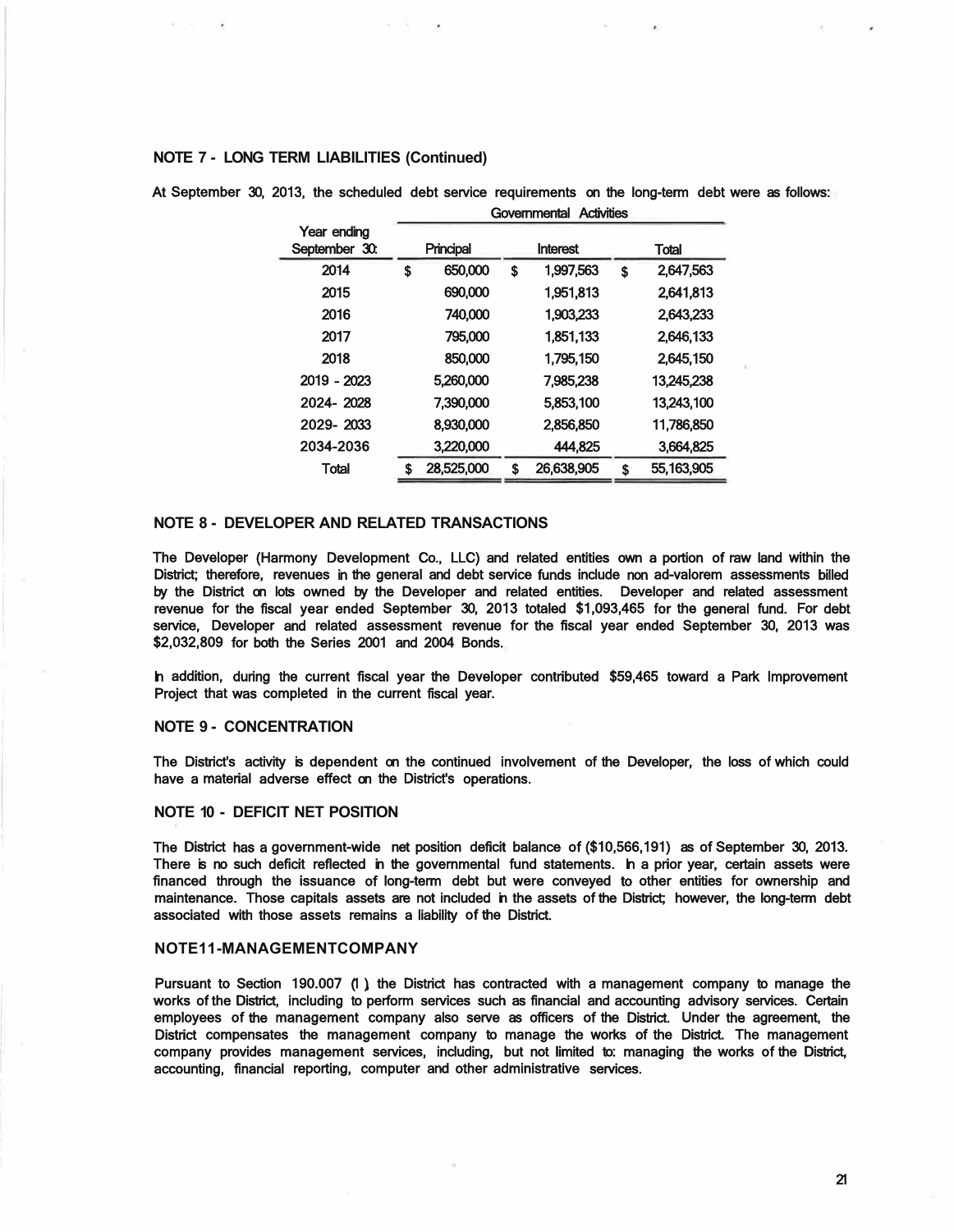## **NOTE 12 - RISK MANAGEMENT**

The District is exposed to various risks of loss related to torts; theft of, damage to, and destruction of assets; errors and omissions; and natural disasters. The District has obtained commercial insurance from independent third parties to mitigate the costs of these risks; coverage may not extend to all situations. Settled claims from these risks have not exceeded commercial insurance coverage over the past three years.

## **NOTE 13- SUBSEQUENT EVENTS**

#### **Bond Payments**

Subsequent to year end, the District prepaid \$75,000 of the Series 2001 Bonds. The prepayment was an extraordinary mandatory redemption as outlined in the Bond Indenture.

### **lnterlocal Agreement**

Subsequent to year end, the School Board of Osceola County, Florida ("the School Board") conveyed certain parcels ("The Property") to the District pursuant to an interlocal agreement whereby the District shall maintain The Property in a manner equivalent to or superior to that provided under the School Board's standard. The conveyance is subject to a revisionary interest in favor of the School Board by which the title to the property would revert to the ownership of the School Board upon the dissolution or termination of the District.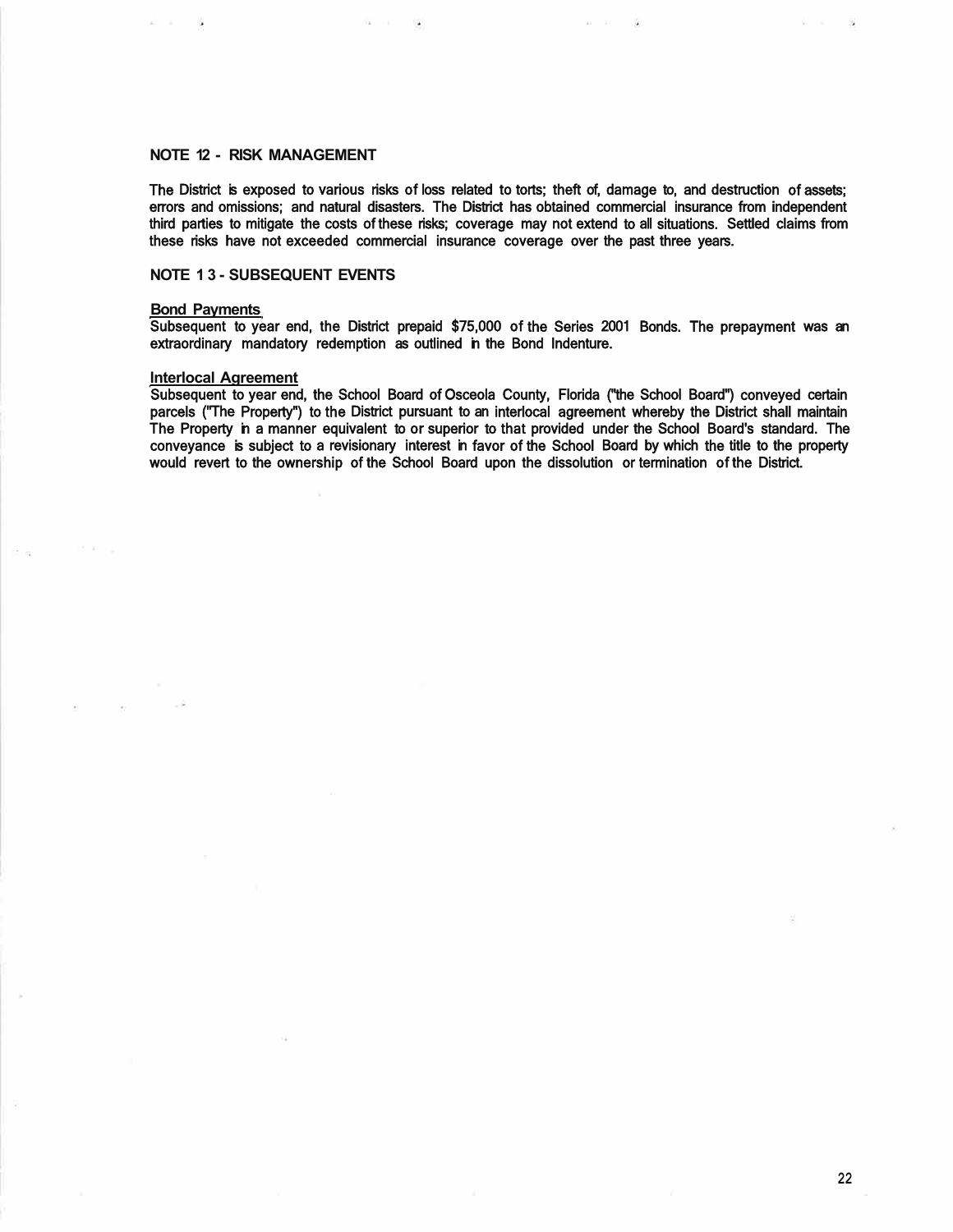# **HARMONY COMMUNITY DEVELOPMENT DISTRICT OSCEOLA COUNTY, FLORIDA SCHEDULE OF REVENUES, EXPENDITURES AND CHANGES IN FUND BALANCE - BUDGET AND ACTUAL - GENERAL FUND FOR THE FISCAL YEAR ENDED SEPTEMBER 30, 2013**

.

 $\overline{\mathbf{z}}$ 

|                                  |                         |          |                |     | Variance<br>with Final |  |
|----------------------------------|-------------------------|----------|----------------|-----|------------------------|--|
|                                  |                         |          |                |     | <b>Budget-</b>         |  |
|                                  | <b>Budgeted Amounts</b> |          | Actual         |     | Positive               |  |
|                                  | Original & Final        |          | <b>Amounts</b> |     | (Negative!             |  |
| <b>REVENUES</b>                  |                         |          |                |     |                        |  |
| Assessments - Tax collector      | \$<br>578,276           | \$       | 589,676        | \$. | 11,400                 |  |
| Assessments - District collected | 884.442                 |          | 884,442        |     |                        |  |
| Interest and other revenues      | 2,500                   |          | 19,519         |     | 17,019                 |  |
| <b>Total revenues</b>            | 1,465,218               |          | 1,493,637      |     | 28,419                 |  |
| <b>EXPENDITURES</b>              |                         |          |                |     |                        |  |
| <b>Current:</b>                  |                         |          |                |     |                        |  |
| General government               | 178,696                 |          | 166,236        |     | 12,460                 |  |
| Maintenance and operations       | 1,209,022               |          | 1,147,639      |     | 61,383                 |  |
| Parks and recreation             | 65,500                  |          | 71,445         |     | (5, 945)               |  |
| Capital outlay                   | 12,000                  |          | 21,890         |     | (9,890)                |  |
| <b>Total expenditures</b>        | 1,465,218               |          | 1,407,210      |     | 58,008                 |  |
| Excess (deficiency) of revenues  |                         |          |                |     |                        |  |
| over (under) expenditures        |                         |          | 86,427         | -\$ | 86,427                 |  |
| Fund balance - beginning         |                         |          | 711,170        |     |                        |  |
| Fund balance - ending            |                         | <u>হ</u> | 797,597        |     |                        |  |

See notes to required supplementary information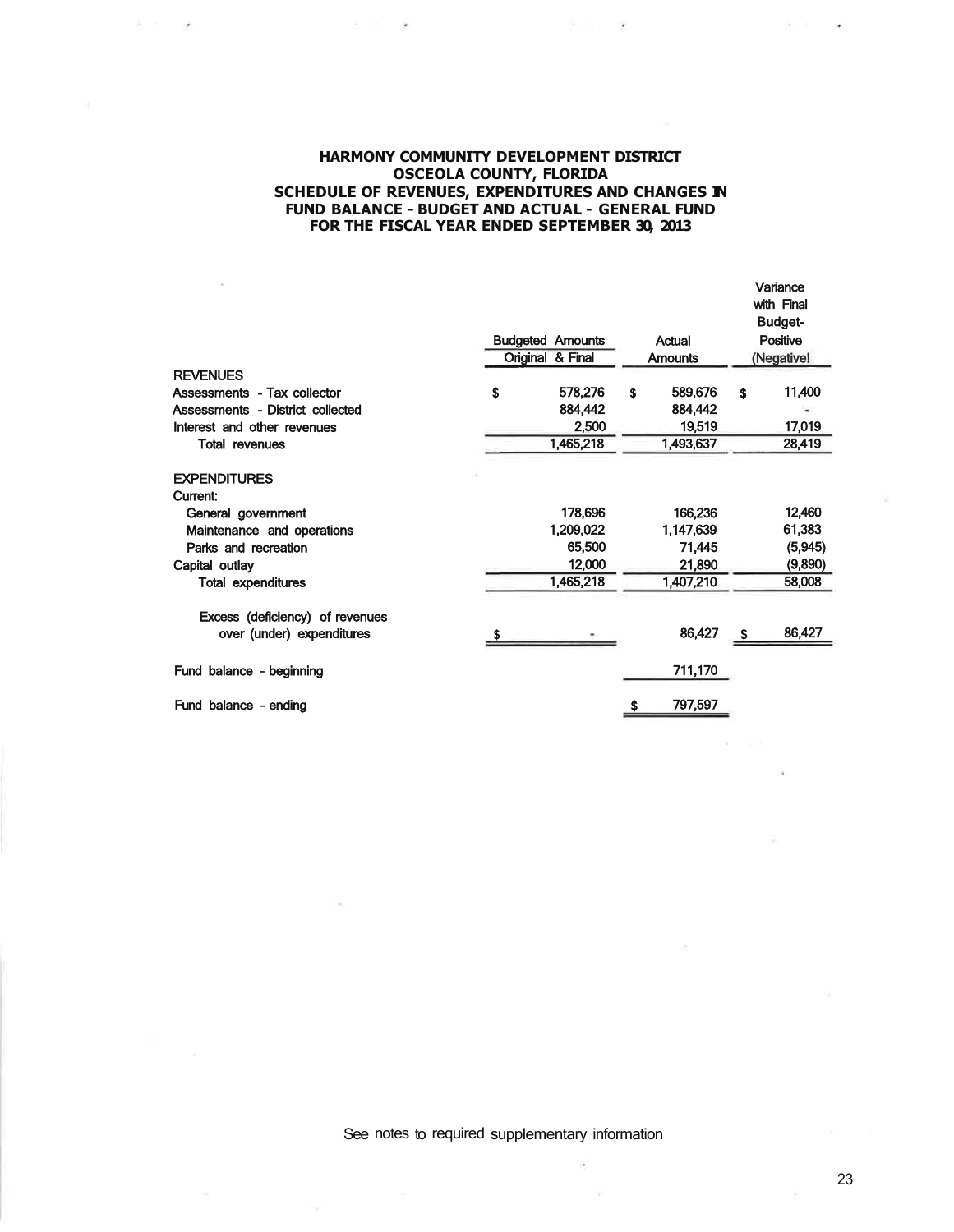# **HARMONY COMMUNITY DEVELOPMENT DISTRICT OSCEOLA COUNTY, FLORIDA NOTES TO REQUIRED SUPPLEMENTARY INFORMATION**

The District is required to establish a budgetary system and an approved Annual Budget for the general fund. The District's budgeting process is based on estimates of cash receipts and cash expenditures which are approved by the Board. The budget approximates a basis consistent with accounting principles generally accepted in the United States of America (generally accepted accounting principles).

The legal level of budgetary control, the level at which expenditures may not exceed budget, is in the aggregate. Any budget amendments that increase the aggregate budgeted appropriations must be approved by the Board of Supervisors. Actual general fund expenditures did not exceed budgeted appropriations for the fiscal year ended September 30, 2013.

The variance between budgeted and actual general fund revenues for the 2013 fiscal year is as a result of lot owners not taking advantage of the discounts, resulting in higher than anticipated revenues. Also, miscellaneous revenues were higher than anticipated. The actual general fund expenditures for the current year were lower than budgeted amounts due primarily to anticipated costs which were not incurred in the current fiscal year.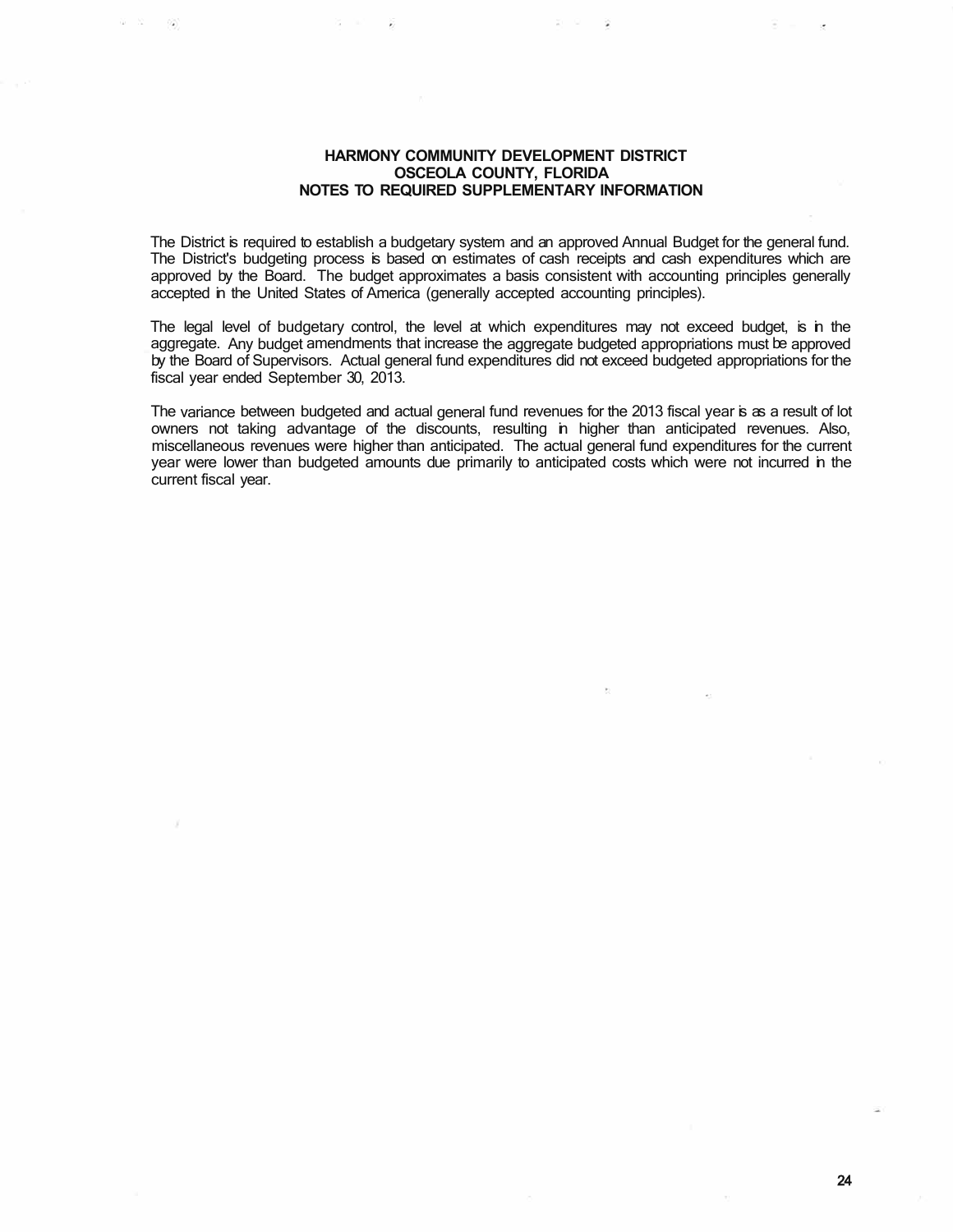

2700 North Military Trail • Suite 350 Boca Raton, Florida 33431 (561) 994-9299 • (800) 299-4728 Fax (561) 994-5823 www.graucpa.com

## **INDEPENDENT AUDITOR'S REPORT ON INTERNAL CONTROL OVER FINANCIAL REPORTING AND ON COMPLIANCE AND OTHER MATTERS BASED ON AN AUDIT OF FINANCIAL STATEMENTS PERFORMED IN ACCORDANCE WITH**  *GOVERNMENT AUDITING STANDARDS*

To the Board of Supervisors Harmony Community Development District Osceola County, Florida

We have audited, in accordance with the auditing standards generally accepted in the United States of America and the standards applicable to financial audits contained in *Government Auditing Standards* issued by the Comptroller General of the United States, the financial statements of the governmental activities and each major fund of Harmony Community Development District, Osceola County, Florida ("District") as of and for the fiscal year ended September 30, 2013, and the related notes to the financial statements, which collectively comprise the District's basic financial statements, and have issued our opinion thereon dated March 27, 2014, which includes an emphasis of matter paragraph.

### **Internal Control Over Financial Reporting**

In planning and performing our audit of the financial statements, we considered the District's internal control over financial reporting (internal control) to determine the audit procedures that are appropriate in the circumstances for the purpose of expressing our opinions on the financial statements, but not for the purpose of expressing an opinion on the effectiveness of the District's internal control. Accordingly, we do not express an opinion on the effectiveness of the District's internal control.

A *deficiency in internal control* exists when the design or operation of a control does not allow management or employees, in the normal course of performing their assigned functions, to prevent, or detect and correct misstatements on a timely basis. A *material weakness* is a deficiency, or a combination of deficiencies, in internal control, such that there is a reasonable possibility that a material misstatement of the entity's financial statements will not be prevented, or detected and corrected on a timely basis. A *significant deficiency* is a deficiency, or a combination of deficiencies, in internal control that is less severe than a material weakness, yet important enough to merit attention by those charged with governance.

Our consideration of internal control was for the limited purpose described in the first paragraph of this section and was not designed to identify all deficiencies in internal control that might be material weaknesses or, significant deficiencies. Given these limitations, during our audit we did not identify any deficiencies in internal control that we consider to be material weaknesses. However, material weaknesses may exist that have not been identified.

### **Compliance and Other Matters**

As part of obtaining reasonable assurance about whether the District's financial statements are free from material misstatement, we performed tests of its compliance with certain provisions of laws, regulations, contracts, and agreements, noncompliance with which could have a direct and material effect on the determination of financial statement amounts. However, providing an opinion on compliance with those provisions was not an objective of our audit, and accordingly, we do not express such an opinion. The results of our tests disclosed no instances of noncompliance or other matters that are required to be reported under *Government Auditing Standards.*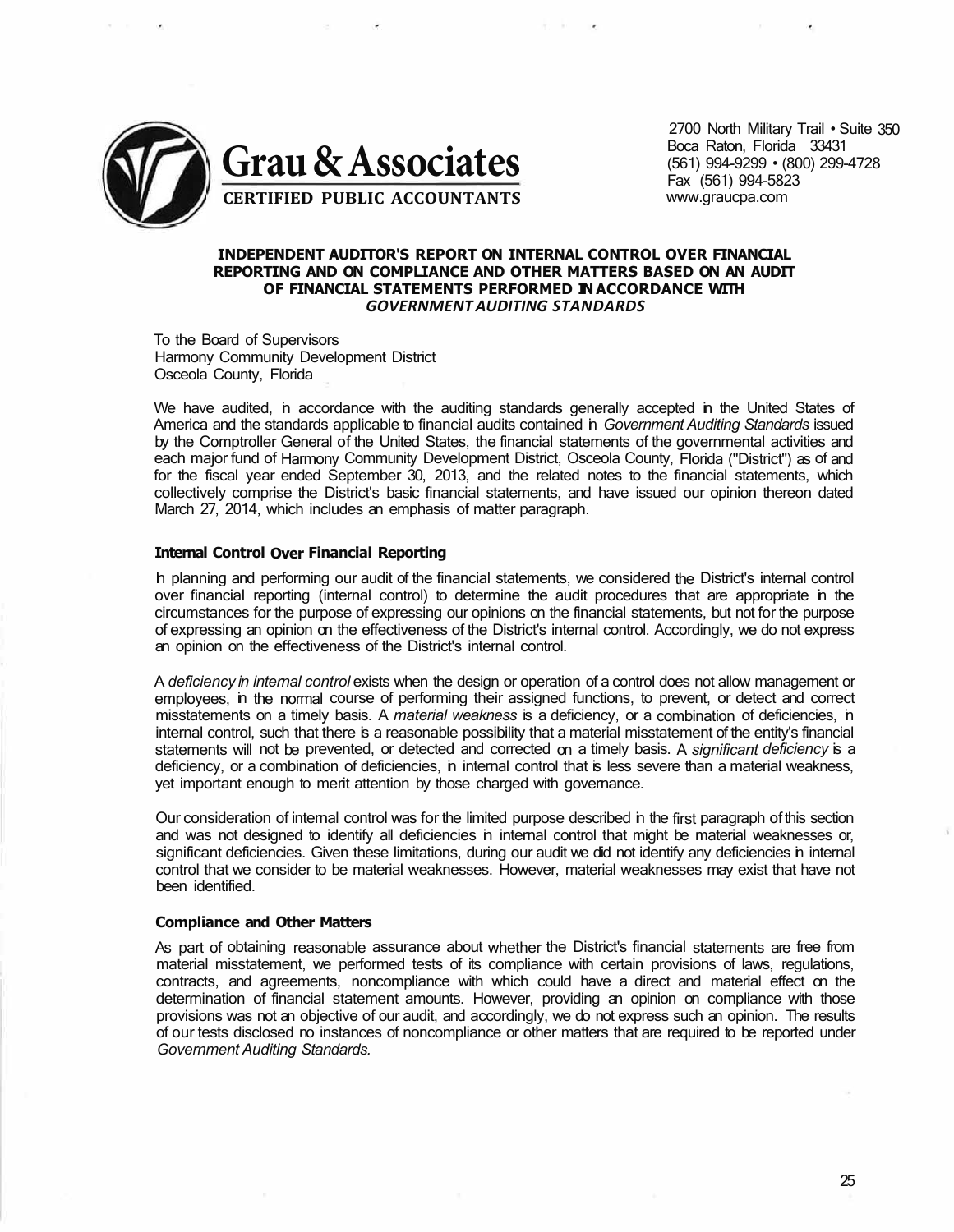# **Purpose of this Report**

w

The purpose of this report is solely to describe the scope of our testing of internal control and compliance and the results of that testing, and not to provide an opinion on the effectiveness of the entity's internal control or on compliance. This report is an integral part of an audit performed in accordance with *Government Auditing Standards* in considering the entity's internal control and compliance. Accordingly, this communication is not suitable for any other purpose.

rand Associates

March 27, 2014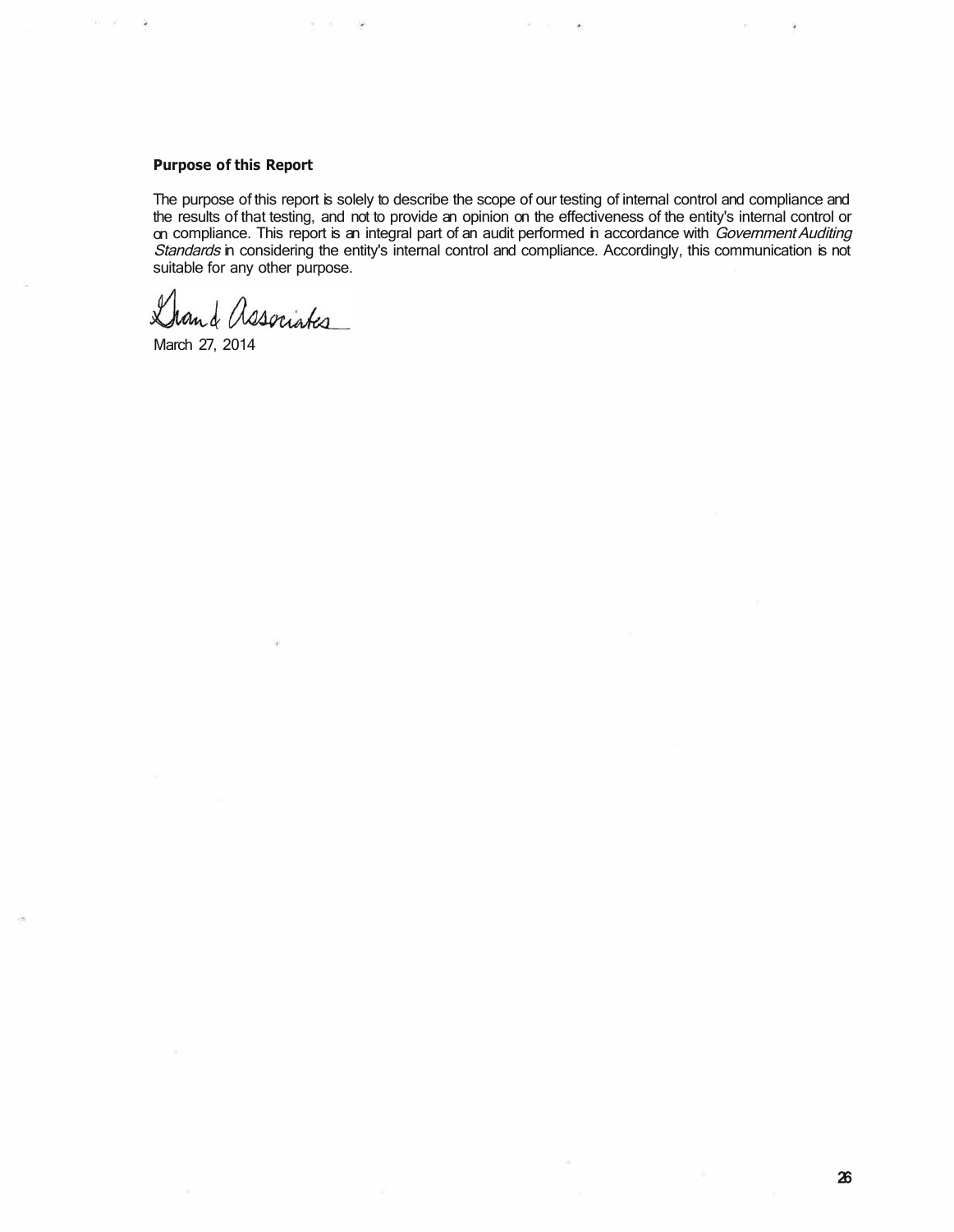

2700 North Military Trail • Suite 350 Boca Raton, Florida 33431 (561) 994-9299 • (800) 299-4728 Fax (561) 994-5823 www.graucpa.com

## **MANAGEMENT LETTER PURSUANT TO THE RULES OF THE AUDITOR GENERAL FOR THE STATE OF FLORIDA**

To the Board of Supervisors Harmony Community Development District Osceola County, Florida

We have audited the accompanying basic financial statements of Harmony Community Development District, Osceola County, Florida ("District") as of and for the fiscal year ended September 30, 2013, and have issued our report thereon dated March 27, 2014, which includes an emphasis of matter paragraph.

We conducted our audit in accordance with auditing standards generally accepted in the United States of America; *Government Auditing Standards,* issued by the Comptroller General of the United States; and Chapter 10.550, Rules of the Florida Auditor General. Those standards require that we plan and perform the audit to obtain reasonable assurance about whether the financial statements are free of material misstatement.

In addition, we have issued our Independent Auditor's Report on Internal Control over Financial Reporting and Compliance and Other Matters based on an audit of the financial statements performed in accordance with *Government Auditing Standards* and Chapter 10.550, Rules of the Florida Auditor General dated March 27, 2014. Disclosures in that report should be considered in conjunction with this management letter.

The purpose of this letter is to comment on those matters required by Chapter 10.550 of the Rules of the Auditor General for the State of Florida. Accordingly, in connection with our audit of the financial statements of the District, as described in the first paragraph, we report the following:

- **I. Current year findings and recommendations.**
- **II. Status of prior year findings and recommendations.**
- **Ill. Compliance with the Provisions of the Auditor General of the State of Florida.**

Our management letter is intended solely for the information and use of the Legislative Auditing Committee, members of the Florida Senate and the Florida House of Representatives, the Florida Auditor General, Federal and other granting agencies, as applicable, management, and the Board of Supervisors of Harmony Community Development District, Osceola County, Florida and is not intended to be and should not be used by anyone other than these specified parties.

We wish to thank Harmony Community Development District, Osceola County, Florida and the personnel associated with it, for the opportunity to be of service to them in this endeavor as well as future engagements, and the courtesies extended to us.

and Associates

March 27, 2014